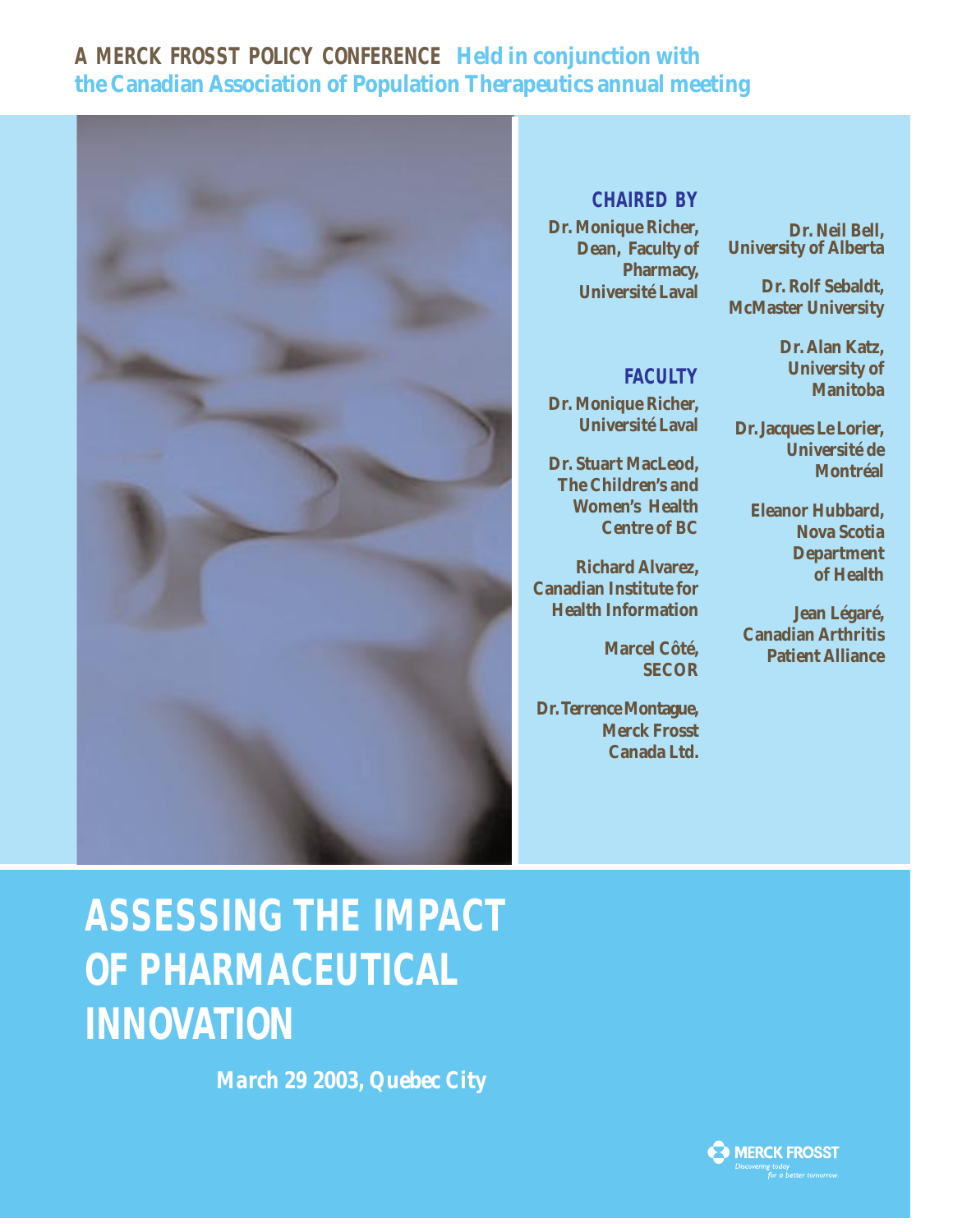## **Introduction MONIQUE RICHER**

This third annual policy symposium, organized and sponsored by Merck Frosst Canada Ltd., was held in conjunction with the Canadian Association of Population Therapeutics annual meeting. The symposium series attempts to encourage pharmaceutical policy that is built on evidence by bringing together policymakers, health-care providers, patients, academics and industry to highlight best practices, showcase important research and stimulate open and constructive debate.

At the 2003 symposium in Quebec City, faculty discussed how we can benefit most from innovation in terms of health

outcomes, cost and economic development. Three keynote addresses looked at the information we now use to judge pharmaceutical policy, the system impacts of pharmaceutical use on health outcomes and the potential effects of pharmaceutical policy on Canada's economic development. A first panel then described preliminary results of some new models of disease management across the country. The closing panel discussed strategies that could permit an exploration of the value of innovative therapies while safeguarding the fiscal viability of the health system.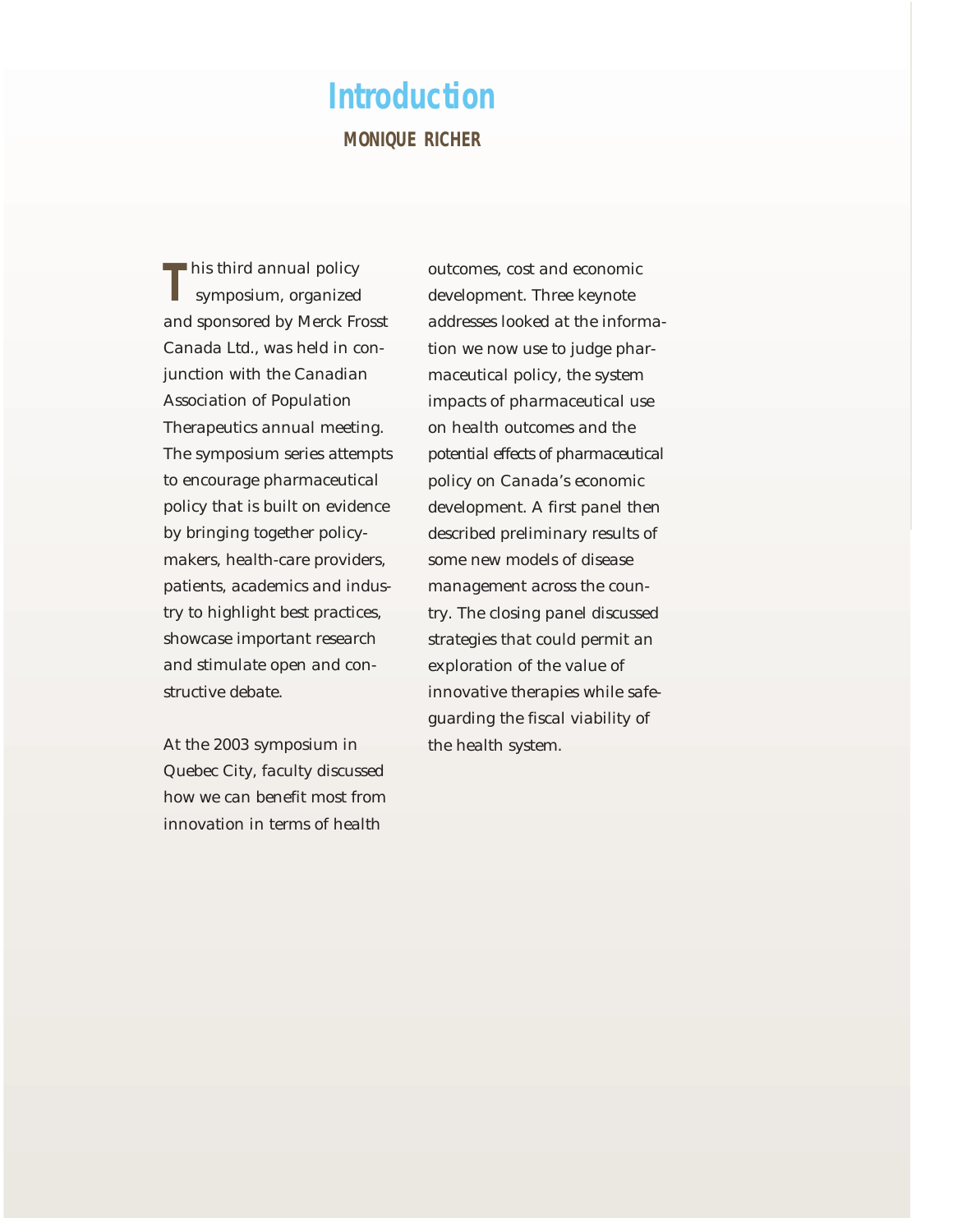## **TABLE OF CONTENTS**

- **3 Introduction Dr. Monique Richer**
- **4 About the Speakers**
- **5 Managing Medication: A growing imperative Dr. Stuart MacLeod**
- **7 The Art of Pharmaceutical Policy-making: Data rich, information poor Richard Alvarez**
- **11 More than Just Health Care: The impact of pharmaceutical innovation on the economy Marcel Côté**

**16 Lessons from the Ground: Achieving outcomes in disease management**

> **Introduction: Dr. Terrence Montague Assessing the Burden of Illness: Dr. Neil Bell Appropriate Prescribing: Dr. Alan Katz Assessing Prescribing by Layered-in Data Collection: Dr. Rolf Sebaldt**

**Educating for Impact on Physician Practices in Osteoarthritis: Dr. Jacques Le Lorier Conclusion: Dr. Terrence Montagne**

**23 Creating Practical, Predictable Arrangements to Benefit from Innovation: Highlights from a panel discussion Dr. Stuart MacLeod, Richard Alvarez, Marcel Côté, Dr. Terrence Montague, Eleanor Hubbard, Jean Légaré**

## **ABOUT THE SPEAKERS**

#### **RICHARD C. ALVAREZ**

As President and Chief Executive Officer of the Canadian Institute for Health Information (CIHI), Mr. Alvarez is responsible for providing overall direction and leadership for the Institute's activities. He has articulated a broad national vision for health information, and clearly defined the role of CIHI in achieving this. He has led the evolution of CIHI from an organization focused on warehousing data to one that disseminates relevant policy material and has links with the research community.

#### **DR. NEIL BELL**

Dr. Bell is a Professor in the Department of Public Health Sciences and the Department of Family Medicine at the University of Alberta. He received his MD at the University of Alberta and his M.Sc. in Epidemiology at the Harvard University School of Public

Health. Dr. Bell is in family practice at the Misericordia Hospital Family Medicine Centre in Edmonton. Dr. Bell is a Fellow of the Institute of Health Economics. He is currently one of the coprincipal investigators for the Alberta Improvement for Musculoskeletal Disorders Study, and has an interest in research in the areas of primary care, healthcare utilization and lung disease.

#### **MARCEL CÔTÉ**

Mr. Côté is Senior Partner of SECOR, a Montreal-based consulting firm. He is an economist, holding a M.Sc. from the Graduate School of Industrial Administration of Carnegie Mellon University in Pittsburg, Pennsylvania. He is also a Fellow of the Center for International Affairs at Harvard University. Mr. Côté taught at the Université de Sherbrooke and the Université du Québec à Montréal before founding SECOR in 1975.

Mr. Côté is best known as a strategic advisor for senior management and an advisor to both provincial and federal government. Mr. Côté is director of Sobeys, ING Canada, Nurun and Positron. He is also President of the Board of the Montreal YMCA Foundation and director of the Montreal Symphony Orchestra.

#### **ELEANOR HUBBARD, PHC**

Ms. Hubbard is Director of Pharmaceutical Services with the Nova Scotia Department of Health. She has 20 years experience in health care, having worked in retail pharmacy, private insurance and as a consultant before moving to the public sector. Responsibilities as the Director of Pharmaceutical Services include policy and program development, standards development, implementation, administration and evaluation of the Nova Scotia Seniors' Pharmacare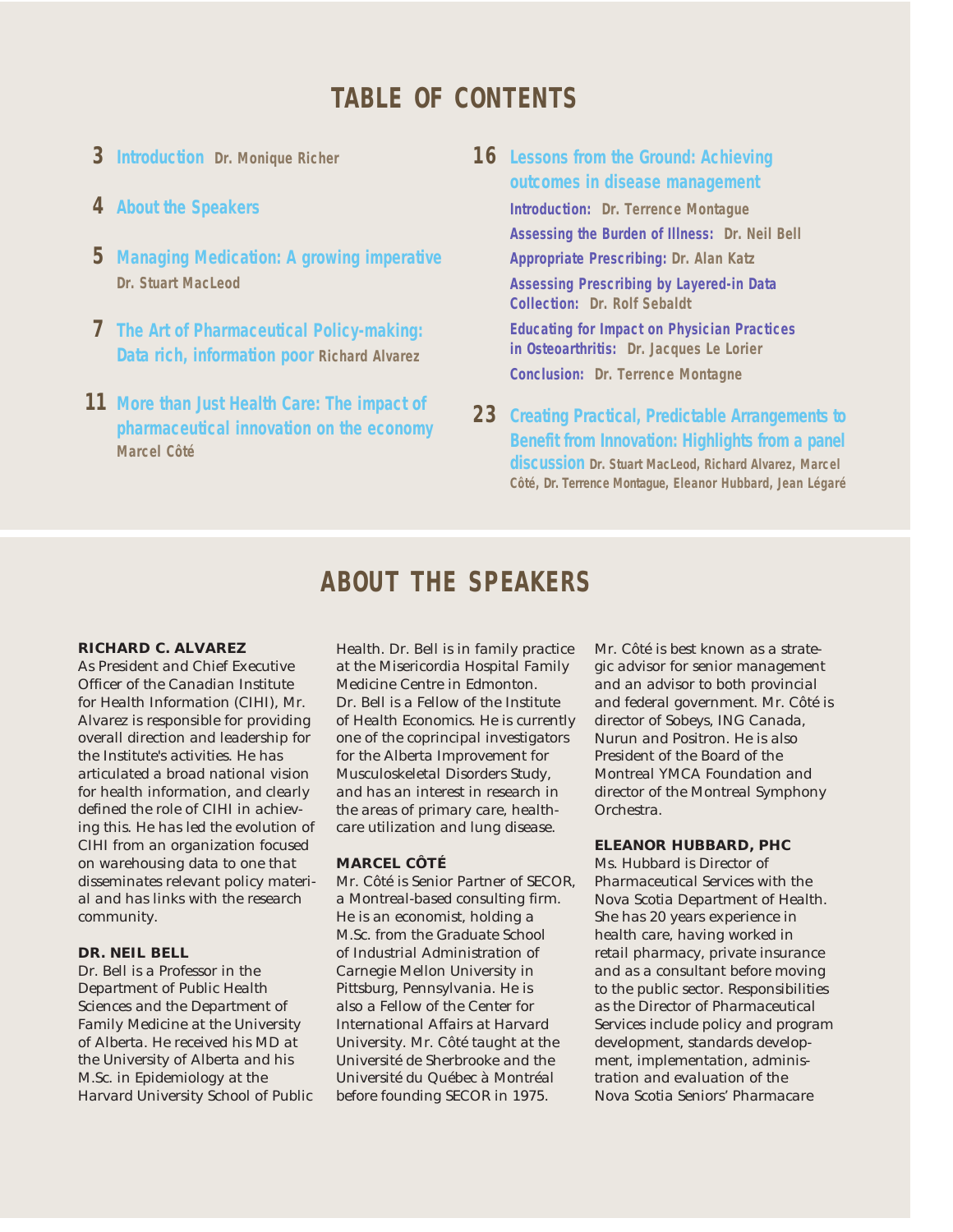Program, Department of Community Services Pharmacare Program, Special Disease Programs, Hospital and High Cost Drug Programs. She also serves on the Advisory Committee on Information and Emerging Technologies, and as Chair of the Canadian Coordinating Office for Health Technology Assessment.

#### **DR ALAN KATZ**

Dr. Katz is an Associate Professor in the Departments of Family Medicine and Community Health Sciences at the University of Manitoba. He is also the founding Director of the Primary Health Care Research Unit at the St. Boniface Research Centre. His major research interests are in measuring and influencing the quality of care provided by family physicians. He is one of the principle investigators in the Manitoba Appropriate Antiinflammatory Utilization Project.

#### **DR. JACQUES LE LORIER**

Dr. Le Lorier is a Professor in the Department of Medicine and Pharmacology and in the Faculty of Medicine at the Université de Montréal. He is Adjunct Professor of Epidemiology and Biostatistics in the Faculty of Medicine at McGill University, and Head of the Pharmaco-epidemiology and pharmacoeconomy research unit at the Centre hospitalier de l'Université de Montréal. In January 1993, he became head of the Pharmacoepidemiology and pharmacoeconomy Research Unit at the Research centre of the Hôtel-Dieu de Montréal Hospital. In 1998 he became director, and for the year 2001-202 President, of the International Society of Pharmacoepidemiology.

#### **JEAN LÉGARÉ**

Born in Quebec in 1946, Mr. Légaré is married to Lise Paquin, is father of three and proud grandfather of four (soon to be five) grandchildren. He worked for over 30 years in telecommunications engineering in Quebec and abroad. In 1997 he

took advantage of an early retirement package offered by his employer and has since become involved in a number of organizations that defend the rights of people suffering from chronic diseases. Mr. Légaré was diagnosed with rheumatoid arthritis in 1985 at age 38.

Since 1993, Mr. Légaré has been a member of the Board of the Association des arthritiques de Québec and in 1994 began as a volunteer with the Arthritis Society. His activities intensified in 2000 when he started working with the Arthritis Society to get biologic therapies covered by Quebec's drug plan. In 2001 he joined the Canadian Arthritis Patient Alliance, and is also part of the Best Medicines Coalition.

#### **DR. STUART M. MACLEOD**

Dr. MacLeod is currently the Executive Director, British Columbia Research Institute for Children's and Women's Health, Vice President (Academic Development), BC Provincial Health Services Authority, and Assistant Dean (Research) and Professor of Pediatrics, Faculty of Medicine, University of British Columbia. Dr. MacLeod spent 14 years at the University of Toronto (pharmacology, clinical biochemistry, pharmacy, medicine and pediatrics), and has held hospital appointments at the Toronto Hospital, the Hospital for Sick Children, the Addiction Research Foundation and two general hospitals in Hamilton. He completed a five-year term as Dean of the Faculty of Health Sciences at McMaster University in 1992 and was the founding director of the Father Sean O'Sullivan Research Centre at St. Joseph's Healthcare, Hamilton until June 2002.

#### **DR. TERRENCE MONTAGUE**

A cardiologist and health researcher, Dr. Montague is a member of the Executive Operating Committee and leader of the Department of Patient Health at Merck Frosst Canada Ltd. The Patient Health team at Merck Frosst has expertise

in health economics and health management. Patient Health supports the principles of evidencebased medicine, with a particular focus on broad-based partnerships with a strong community face, and a primary goal of closing the gap between usual care and best care. This partnership/measurement paradigm of disease and health management fosters innovation and sustainability of our health system through collaboration and knowledge creation and propagation.

Previously, Dr. Montague occupied a number of academic positions at the University of Alberta and Dalhousie University. He is an author of more than 300 academic papers and has served on the editorial board of several health journals. He is a retired lieutenantcolonel, Canadian Army.

#### **DR. MONIQUE RICHER**

Dr. Richer is Dean of Pharmacy at the Université Laval. Dr. Richer received her Bachelor of Pharmacy degree from the Université de Montréal and her Doctor of Pharmacy degree from the University of Texas at Austin. She completed a residency in hospital pharmacy at the Ottawa General Hospital as well as post-graduate residency in pediatrics from the University of Texas Health Science Center at San Antonio. She received a Medical Research Council/ Health Research Foundation postdoctoral award to complete her studies at the Université Laval. She holds a Masters in Health Sciences Education and is a law student at the Université Laval.

#### **DR. ROLF J. SEBALDT**

Dr. Sebaldt is an Associate Professor of Medicine and Associate Member of the Clinical Epidemiology & Biostatistics Department at McMaster University. He is also Director of Clinforma Data Systems & Management at the Centre for Evaluation of Medicines, and President of Fig.P Software Incorporated, a company based in Hamilton, Ontario.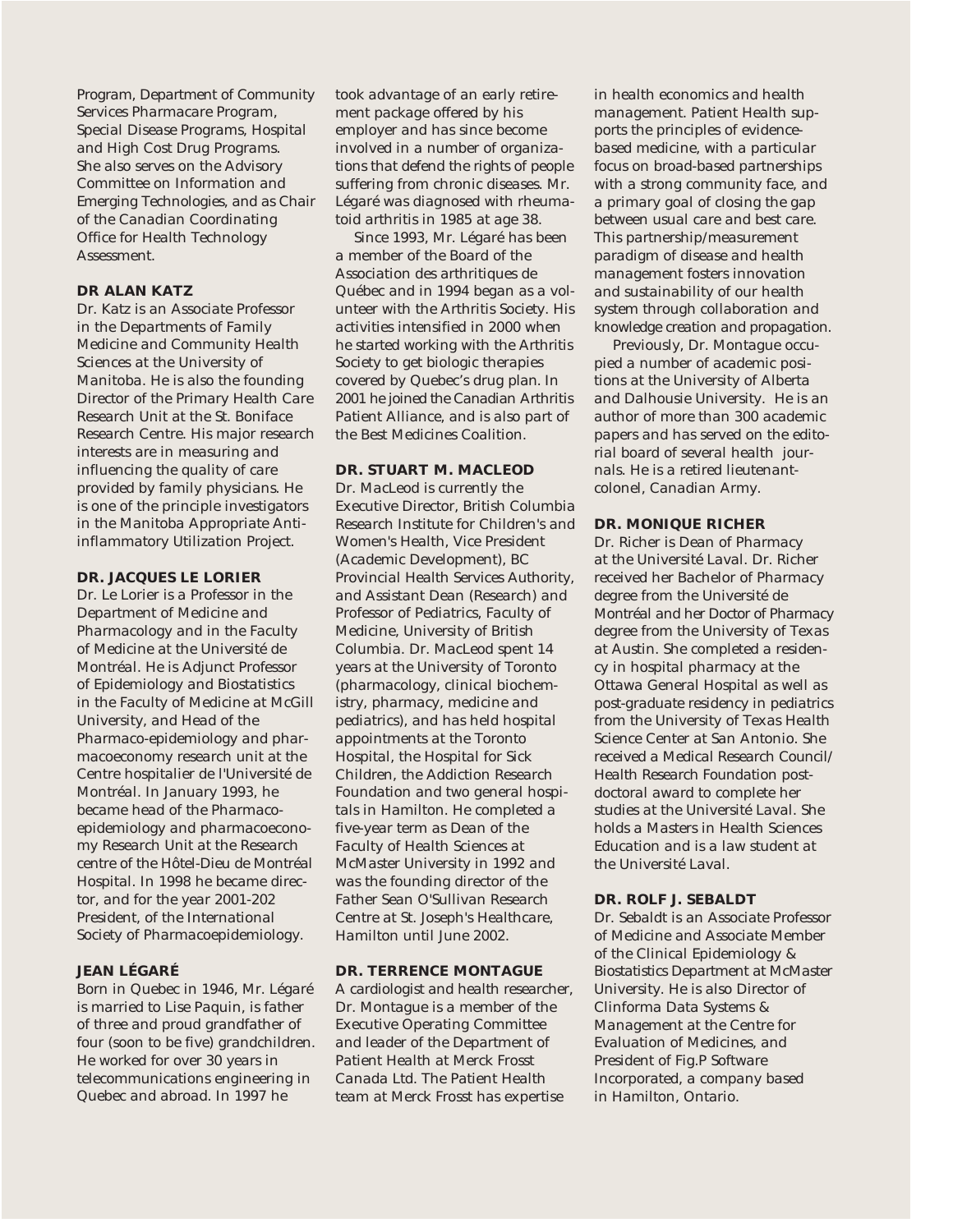## **Managing Medication: A growing imperative**

**DR. STUART MACLEOD, BRITISH COLUMBIA RESEARCH INSTITUTE FOR CHILDREN'S AND WOMEN'S HEALTH**

**T**he term "medication use management" can mean many different things, from the study of variations in therapeutic approaches, to studies of pharmaceutical outcomes, to the analysis of gaps in treatment. At the hospital level, there is much talk about "continuous quality improvement" and "total quality management" in the drug arena. There is also strong interest in improving therapeutic decisions at the point of care, much of which centres on the use of electronic medical records.

There is not, however, much interest in U.S.-style managed care, where insurance companies and state governments are very directive about drug therapy. This approach has prompted negative responses from both patients and health professionals. However, there are many other ways to manage medication use.

The fundamental debate in medication use management is whether to rely on supply-side controls or demand-side management. Most of what has been tried in Canada to date has been supply-side control. As a clinical pharmacologist who has spent the last 30 years teaching health-care professionals how to make better therapeutic decisions, I believe it is high time that rigorous scientific studies were conducted on what can be achieved with demand-side management.

There has been a general unwillingness to use education to address concerns about prescribing practices such as the over-prescription of antibiotics, which can potentially lead to the emergence of antibiotic-resistant organisms. To deal with this problem, the government of Ontario imposed supply-side controls dictating restrictions on the prescription of certain antibiotics. There is as yet little evidence that this approach will reduce resistance and it may, in fact, have some adverse consequences. A better approach would be to study the effect of a major educational assault on physician antibiotic prescribing. There have been small educational experiments in Calgary and in Port Perry Ontario, but the Ontario Ministry has been unwilling to support a comprehensive study comparing the results of education to those of supply-side restrictions. This type of research is expensive, time consuming and will probably have to be funded through industrygovernment partnerships.

#### **THE VOCABULARY OF RISK**

Another central issue is our understanding of risk. Risk has many dimensions, none of which have been particularly well studied in therapeutic research. How is risk perception measured? How is risk analyzed? How can risk be reduced? And how do we communicate better approaches to those who are prescribing, dispensing or taking medications?

A British study of risk perception, conducted 12 years ago, showed that the vocabulary of risk has different meanings for different groups. In a pediatric clinic in Liverpool, researchers asked medical students and mothers what words such as "likely" and "rare" meant to them. Mothers thought that "likely" meant somewhere between 50 and 85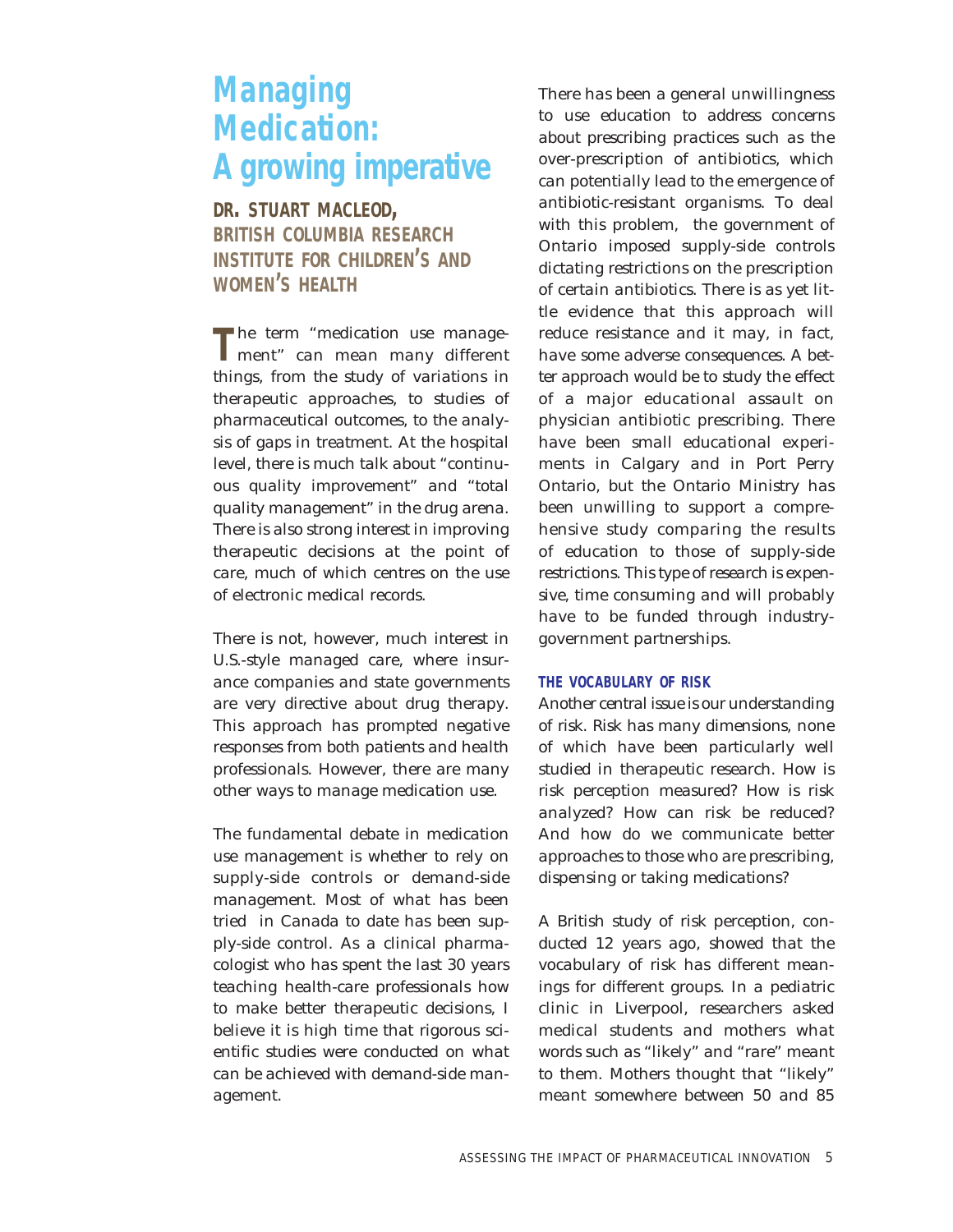percent, medical students thought that it meant somewhere between 70 and 85 percent, while most physicians and scientists understand "likely" to mean virtually 100 percent certainty.

The other end of the risk spectrum was even more confused. The mothers felt that if the doctor said "there is a rare adverse reaction associated with this drug," that reaction was between 10 and 35 percent likely to occur. The World Health Organization and others, including the Canadian government, define "rare" as being a maximum of one event in 1000 exposures. Even the medical students considered a "rare" event as one that occurred five to 10 percent of the time. These differences in perception make it very difficult to talk about risk and drug safety.

#### **THE PRICE OF SUCCESS**

Success in innovation is exerting pressure on the drug prescribing system. This success has come as countries, especially the U.S., dramatically increase expenditures on life sciences research. Canada has reorganized the research enterprise, creating centres of excellence and networks of excellence. The Canadian Foundation for Innovation, alongside provincial governments, has channelled a great deal of money into university centres that are key to the shift to a knowledge-based economy. Most centres are now achieving a better balance between theoretical and applied research interests and are beginning to work on rapid knowledge transfer. Success is tied to the future of public/private partnerships, which forces us to look at what incentives there are for innova-

## **IT IS HIGH TIME THAT RIGOROUS SCIENTIFIC STUDIES WERE CONDUCTED ON WHAT CAN BE ACHIEVED WITH DEMAND-SIDE MANAGEMENT**

The past few years have seen a host of provincial and federal reports on health care, as well as a report on patient safety issued by the National Steering Committee on Drug Safety. While these reports recognize that science is important and that decisions ought to be based on research, only a few strong advocates for evidence-based decisionmaking have emerged, notably Don Mazankowski, Senator Kirby and John Wade on the drug safety issue. It is therefore difficult to see much progress resulting from these reports in the area of optimal drug therapy. What is desperately needed is an appropriate evaluation of some demand-side management strategies that might be used to improve therapeutics and therapeutic outcomes.

tion and what kind of intellectual property rights we can provide, particularly at a university level.

Forty percent of the world pharmaceutical market is in North America today, and while Mexico and Canada form some part of that, the activity is predominantly in the U.S. In the last decade of the twentieth century, 50 percent of new chemical entities originated in the U.S. and 70 percent of the sales of new chemical entities were in the U.S. American pharmaceutical and biotech firms are the major beneficiaries of this market growth and there is some relationship here to the fact that the U.S. is almost alone in providing relatively open access to innovative therapies.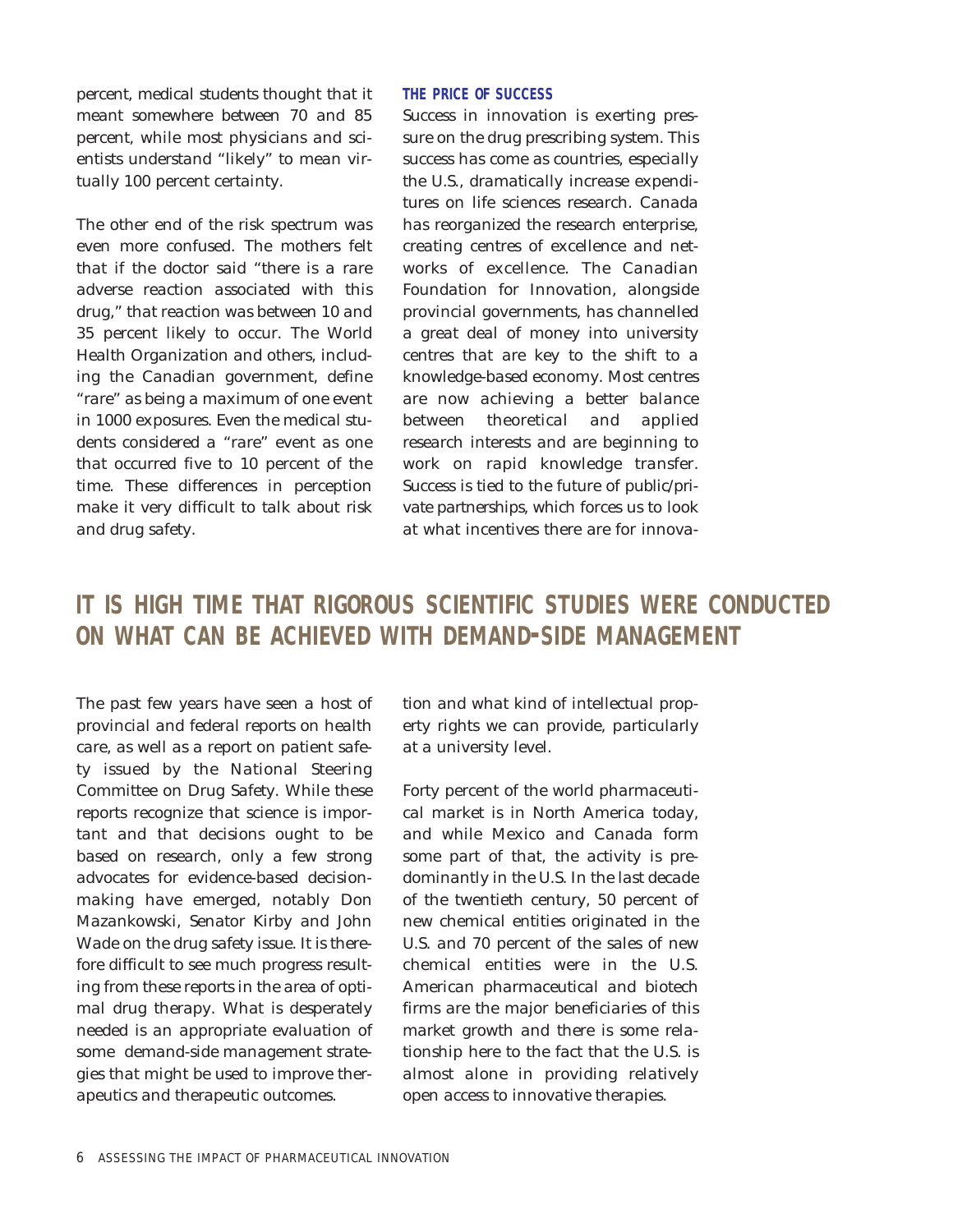To some degree the European countries, Canada and other developed countries have backed away from innovation, watching pharmaceutical companies relocate the drug discovery enterprise elsewhere. Canada is also making sacrifices on the clinical side and accepting delays in the introduction of new therapies. But these are just delays: eventually, these new chemical entities are embraced all over the world.

Innovative therapies are likely to cost more, so embracing them means accepting additional treatment costs. The benefits include, one hopes, better health outcomes, but also the drive to constantly improve biomedical knowledge. It is important not to lose sight of the fact that the whole process of therapeutic innovation is of overall benefit to a province and a country. It is quite possible that the indirect economic benefits of embracing innovation may be even more important than the economic benefits that accompany improved health outcomes.

## **The Art of Pharmaceutical Policy-making: Data rich, information poor**

#### **BY RICHARD ALVAREZ**

**Policy making in pharmaceutical** areas is less a science than an art. Part of the Canadian Institute for Health Information's (CIHI) mandate is to tip the balance a little more towards science by improving the availability of data and information. CIHI started out its work looking at priority needs for information in a variety of areas and developing a road map that could guide future work. CIHI's job is really to try and answer two questions: How healthy are Canadians and how healthy is the health-care system? Indicators for these two questions fall under four major domains: health status, non-medical determinants of health, health-system performance and community and healthsystems characteristics (Figure 1).

In terms of health status, we are no longer just interested in whether Canadians are alive or dead, but whether they are living long and functioning well. The more we look at the non-medical determinants of health, the more we realize that the health system itself plays but a very small part in terms of overall health. Personal resources, health behaviours and environmental factors account for much of the variation.

The assessment of health-system performance is still focused on cost efficiency, while it should be equally concerned with the quality of care received. However, assessing the quality of care



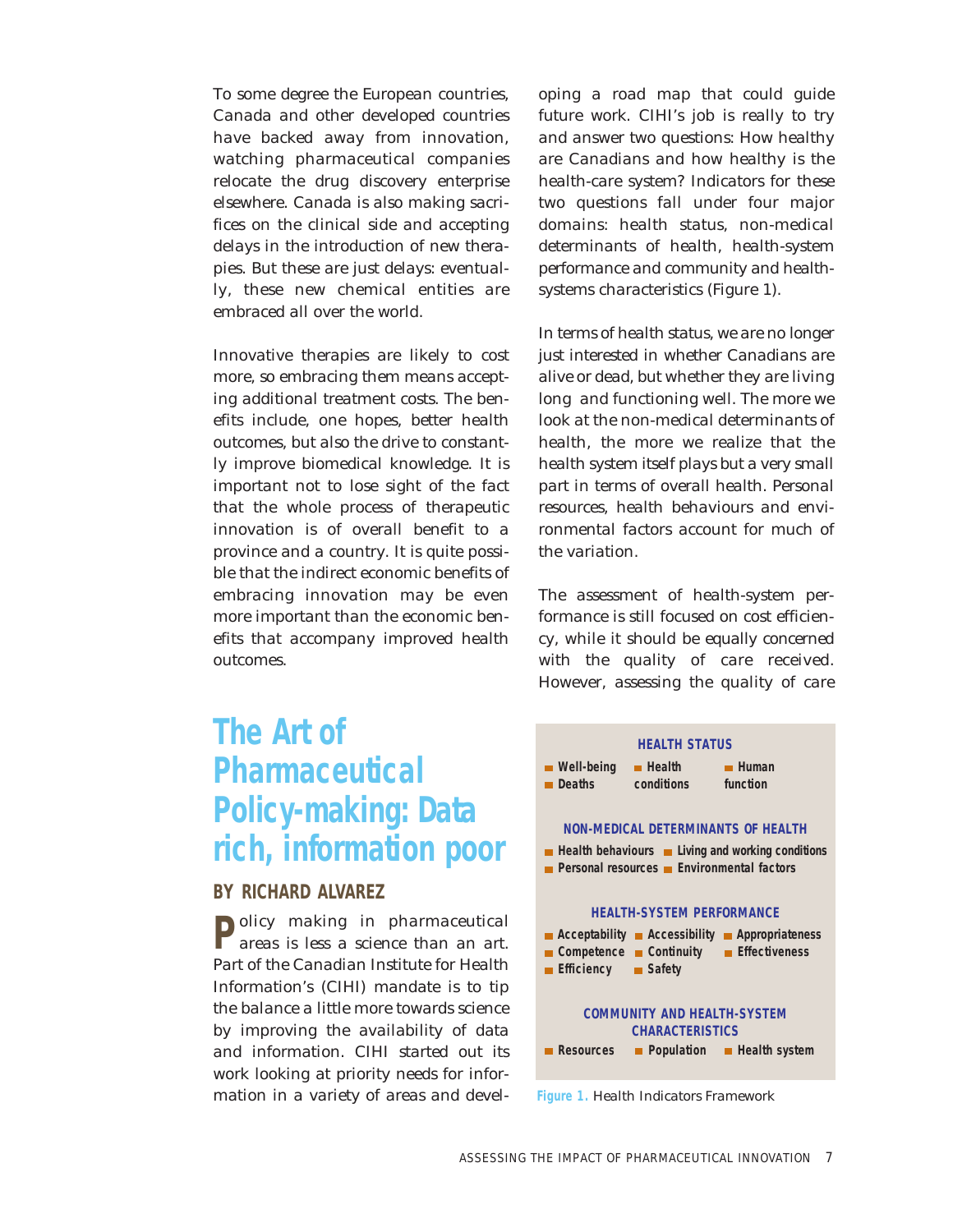requires measuring a variety of dimensions, from the acceptability of treatments and the state of the system, to accessibility, appropriateness and competence, continuity, effectiveness, efficiency and above all safety. Community and health-systems characteristics cannot tell us how well the system is performing but do tell what resources are available by counting utilization rates and the dollars in the system.

To answer complex policy questions, these four domains must be looked at together. Are differences in outcomes following a myocardial infarction or heart attack due to variations in treatment or secondary prevention measures such as aspirin and beta blockers, etc., or are they due to other factors? To answer questions of optimal drug spending within the continuum of care and determine which strategies are most effective at controlling costs while ensuring high-quality patient care, we need to look at the interaction between the different domains.

#### **WHAT DO WE KNOW?**

As CIHI set out to answer some basic questions and peel back the layers of the onion, it became obvious that in many cases the data did not exist. Huge data gaps appeared in areas such as health status, non-medical determinants of health, acceptability, accessibility, appropriateness, continuity and safety. There is some good data in parts of the country, but it is not standardized nor uniformly available, so cannot be put together to provide a national perspective. We need to pick up on the good work that is going on in certain parts of the country and create linkages with less advanced regions in order to start producing comparable information.

The are data available in community and health-system characteristics because

the system has traditionally been funded according to data such as numbers of hospital beds, numbers of inpatient days, numbers of MRIs, numbers of visits to doctors, utilization rates and costs. If any information is, in fact, driving policy, it is the information in that box. However, it does not reveal anything about outcomes and system performance. Compounding these difficulties, to establish indicators we have to be sure we are comparing apples with apples. This requires linking information about morbidity, mortality, vital statistics, rehabilitation systems, etc.

#### **DRUGS IN HEALTH SPENDING**

We do know something about dollars. Canada spends about \$112 billion on health care every year. The growth rates in drug expenditures have been consistently higher than the growth rates in total health expenditures, even as growth in health expenditure is now at its highest in history. In 2002 it was forecast that drugs would consume 16.2 percent of total health expenditures (over \$18 billion). On a per capita basis, there is considerable variation in growth rates of drug expenditures between provinces, from \$462 per capita in British Columbia in 2002 to \$640 in Ontario (see Figure 2).

Prescription drugs accounted for 80.3 percent of total drug expenditures in 2002 and there is steady growth in that area; between 2001 and 2002, the growth rate was 8.8 percent. Non-prescription drugs maintained a more modest growth rate of about 3.6 percent in 2001 and 2002. While non-prescription drugs are typically financed from our own pockets, prescription drugs are financed by many different payers.

In 2002, 45 percent of prescription drug expenditures in Canada were financed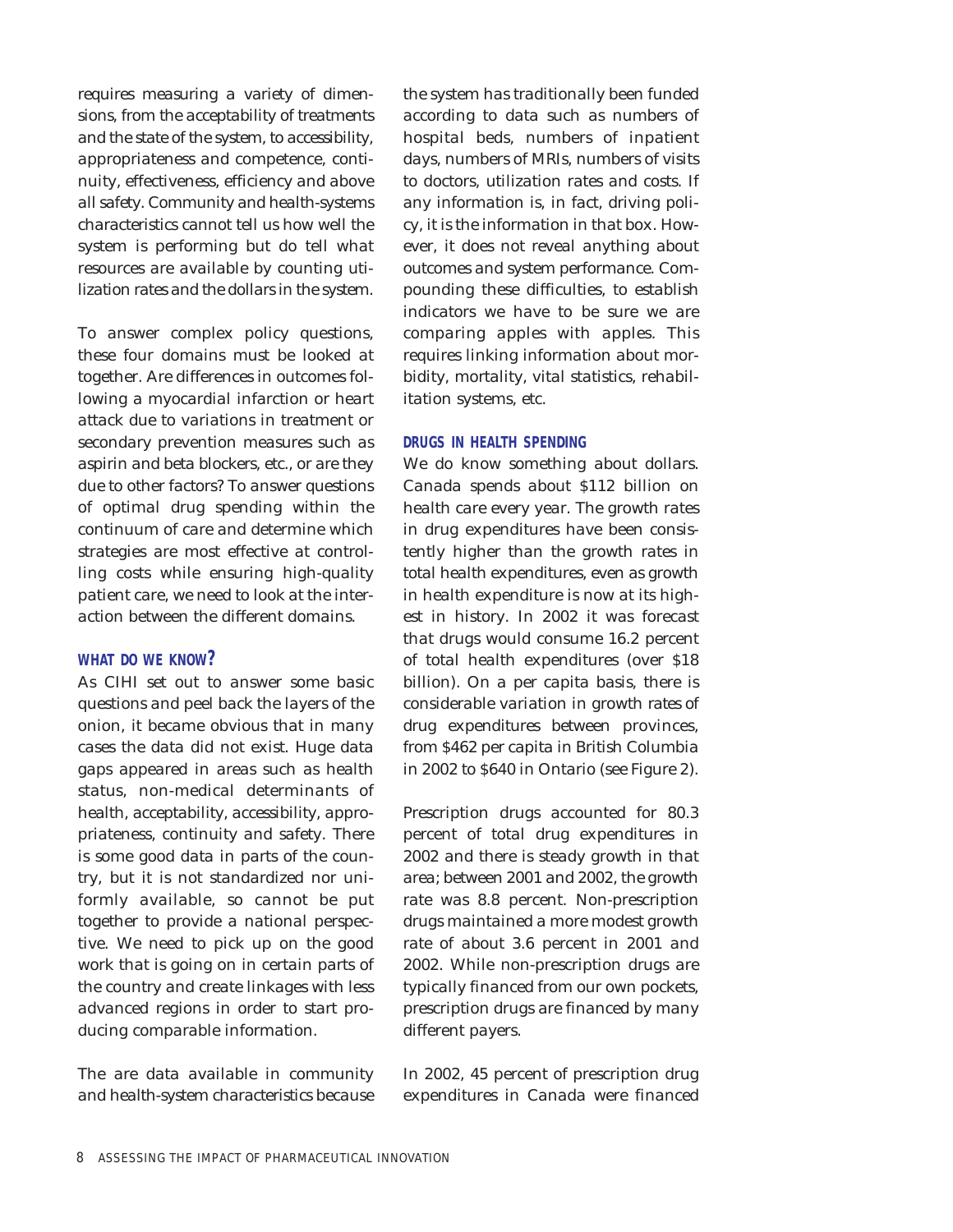

by the public sector and 55 percent by the private sector. Interestingly, and this is where health ministers grow quite concerned, the share of prescription drugs in public health spending has more than doubled since 1985, even as private health-care spending on prescription drugs has remained fairly stable, consuming about 30 percent of private spending each year from 1985 to 2002. The proportion of prescribed drugs financed by the public purse varies across the provinces, from a low of 34 percent in P.E.I. to a high of 52 percent in British Columbia (Figure 2).

The upward curve in drug expenditures has occurred in all G-7 countries with the possible exception of Japan. The U.S. leads the pack, while Canada is at about fourth place after the U.S., France and Italy. Many countries spend more public money on drugs than we do.

#### **WHERE ARE DRUG DOLLARS GOING?**

Our data on drug spending comes from the Patent and Medicine Price Review Board (PMPRB), which surveys drug purchases by hospitals and retail outlets (which include wholesale and other distribution mark-ups), IMS, which surveys drug purchases by hospitals and retail outlets (which include wholesale and other distribution mark-ups), and CIHI, which reports on final consumption of drugs purchased by consumers, generally from retail outlets (and including professional fees).

Before drugs can be purchased, they need to be approved by Health Canada. In 2001, Health Canada took a relatively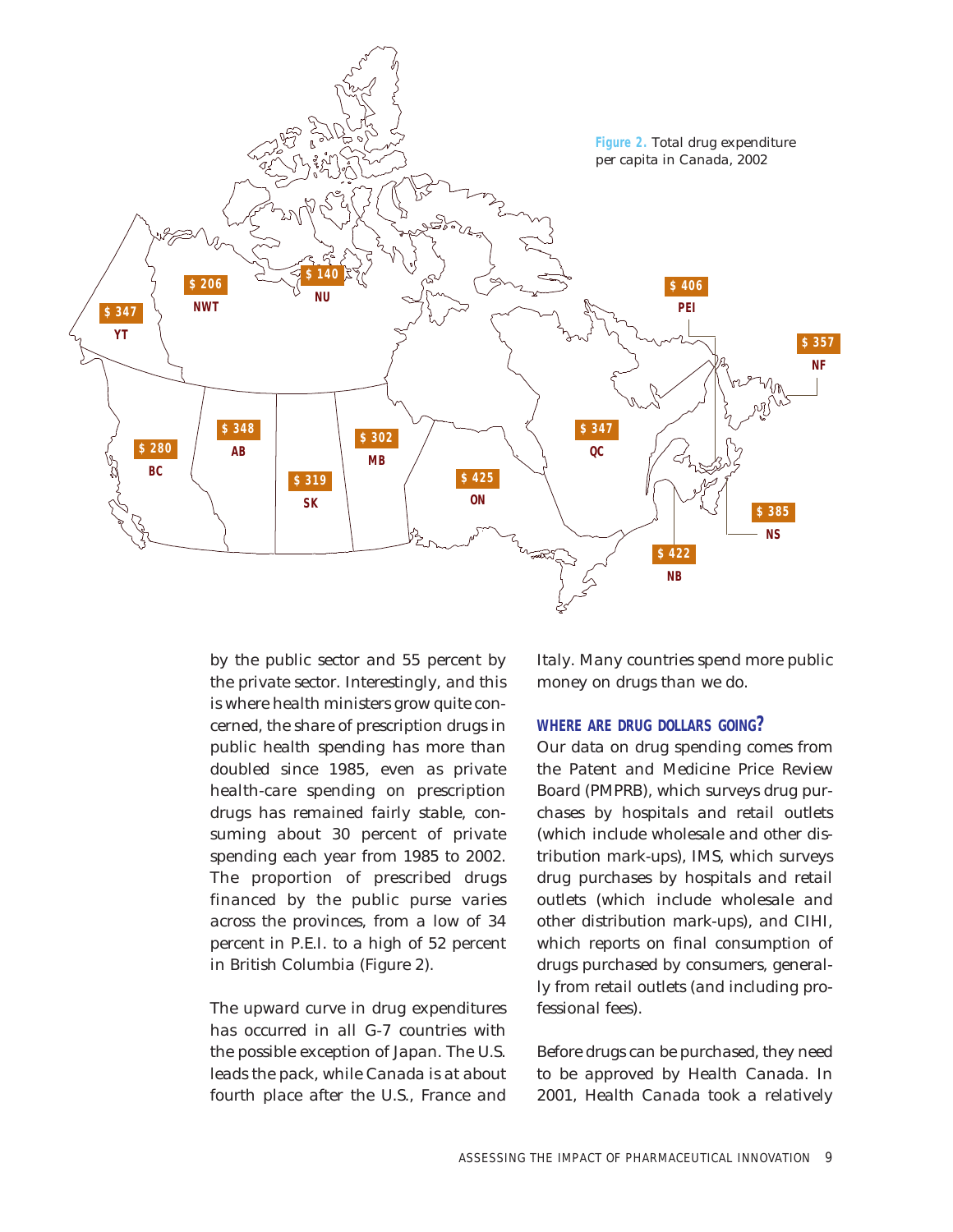## **THE ASSESSMENT OF HEALTH-SYSTEM PERFORMANCE IS STILL FOCUSED ON COST EFFICIENCY, WHILE IT SHOULD BE EQUALLY CONCERNED WITH THE QUALITY OF CARE RECEIVED**

aggressive stance for priority reviews of drugs that hold promise for life threatening or severe debilitating conditions for which there are very few effective therapies on the market. Their target turnaround for these is 180 days, while for all other drugs it is 300 days. Health Canada has not succeeded in conducting priority reviews within even a year, much less their own target of 180 days. The average is closer to 16 or 18 months.

PMPRB data on sales of patented and non-patented brand-name drugs and generic drugs shows that the value of sales in patented drugs has grown in recent years, to about 65 percent of total sales, while sales of non-patented generic drugs have stayed relatively stable. The top selling therapeutic groups of drugs are similar in Canada and other developed nations, with cardiovascular drugs typically leading the pack. Over 300 million prescriptions are filled every year in Canada. A Statistics Canada survey found that nearly 80 percent of all Canadians reported having used one or more prescribed drug or over-the-counter medication in the past month, and many reported using multiple drugs. Painkillers account for a great number of those medications.

A Commonwealth Fund study conducted by a group from Harvard University compared five countries, Australia, New Zealand, the U.K., the U.S. and Canada, in terms of access to prescription drugs. One of the questions they asked was "What is the percentage of adults in the past year who did not fill a prescription because of cost?" While the Canadian rate of 13 percent was almost half the rate in the U.S., it was also almost double that of the U.K., which spends more public money on drugs.

#### **WHAT'S THE OUTCOME?**

On a regional basis, there are variations in clinical outcomes in diseases such as asthma, hypertension and diabetes that require ambulatory care. But we cannot link that to the use of prescription drugs because we do not have national information on drug utilization. We can see variations in survival after myocardial infarction and stroke, but we cannot yet tie it to use of beta-blockers and aspirin. Work at a provincial level to collect and link this data remains to be done.

When trying to assess the value of a new medication, we still do not have good information about whether it reduces the need for other medications or services. Nor have we fully studied the impact of eligibility criteria or cost-sharing policies on the accessibility of therapies. Compliance is another complicating factor. Should our coverage policies take compliance into consideration for drugs such as lipid-lowering therapies where there is very poor compliance? Or do we invest more in education to improve compliance?

#### **FILLING THE GAPS**

There are major data gaps in so many areas that I believe pharmaceutical policy-making is still an art. However, a number of very interesting projects are attempting to produce evidence that can enhance our knowledge base. At a national level, CIHI is working with the Canadian Institutes Health Research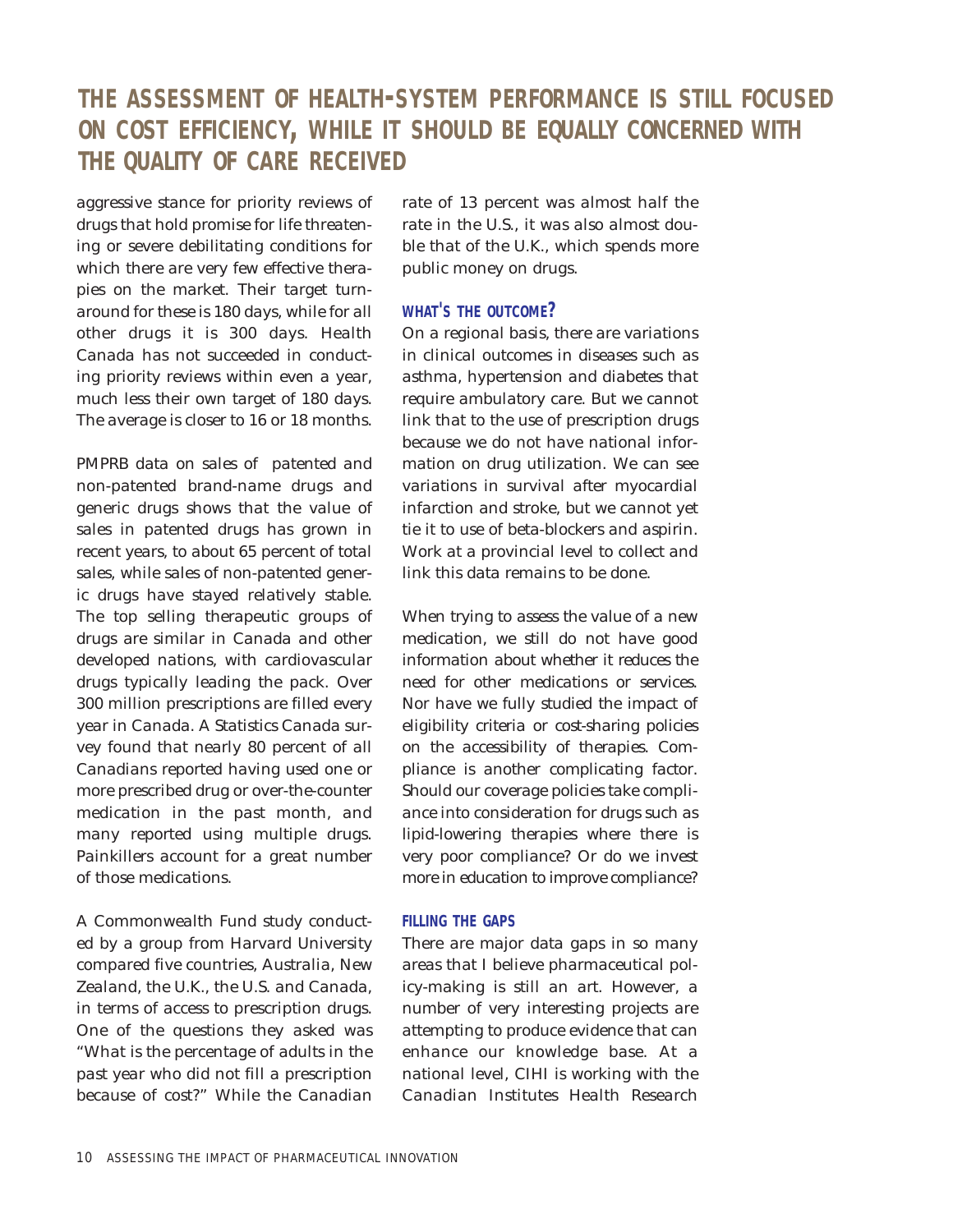(CIHR) on information about adverse events in Canadian hospitals, and we can anticipate a new patient safety institute at a national level in the next few years. The Common Drug Review process decided by federal and provincial health ministers will see the Canadian Coordinating Office for Health Technology Assessment (CCOHTA) performing single assessments of new drugs with much more expertise than each province could bring to the process singly. There is also cooperative work underway on electronic pharmaceutical claims for both the public and the private sectors. CIHI is also involved in a major national initiative to gather more information about prescription drugs that will permit research into exposure to new drugs, numbers of drugs per user, compliance, patterns of prescription refills and renewals, accessibility, appropriateness and safety.

For the moment, CIHI is still at the stage of developing drug utilization indicators. We must move fast from there to the pinnacle, which is information support and better health. We are beginning to move from a narrow focus on costs to a much more comprehensive view around aspects of substitutions and outcomes. Most importantly we are moving from technical reports to producing comprehensive reports that inform the public debate.

## **More than Just Health Care: The Impact of pharmaceutical innovation on the economy**

#### **BY MARCEL CÔTÉ**

The pharmaceutical industry has tra-<br>ditionally positioned itself as a research-

driven enterprise. Its R&D sector is the most intense in Canada, with \$3.5 billion a year spent on biomedical and pharmaceutical research. But it is also the fastest-growing area of health expenditure, with drugs representing 1.5 percent of the gross domestic demand and 16 percent of health expenditures. The industry accounts for 0.2 percent of total employment in Canada, two-thirds of which is in the big 20 pharmaceutical companies There are 500 firms, mostly small biotech, about 20 large pharmaceutical companies and two large Canadian generic firms, as well as about 10 or 15 smaller ones.

The main issues concerning the pharmaceutical industry in Canada are intellectual property, access and formularies, approval delays, and the question of efficacy and the growing cost of drugs. But there are also international issues, evidenced by the fact that stock prices of the larger pharmaceutical companies have been declining since 1998. Reasons for this include the dearth of new blockbuster drugs, but more important are problems with intellectual property, grey markets, global pricing pressure from insurance companies and governments to reduce the cost of drugs, and competition from generic drug makers. Also problematic are the issues of access to new drugs in lower-income countries.

#### **INNOVATION IS THE PRINCIPLE**

Using a model developed with Roger Miller, we sought a new way of looking at the pharmaceutical industry. Until about 15 years ago, technological progress was considered an external factor in economics, which was primarily concerned with capital and labour. Now economists have developed the "new growth theory," which focuses on the innovation process as a main factor in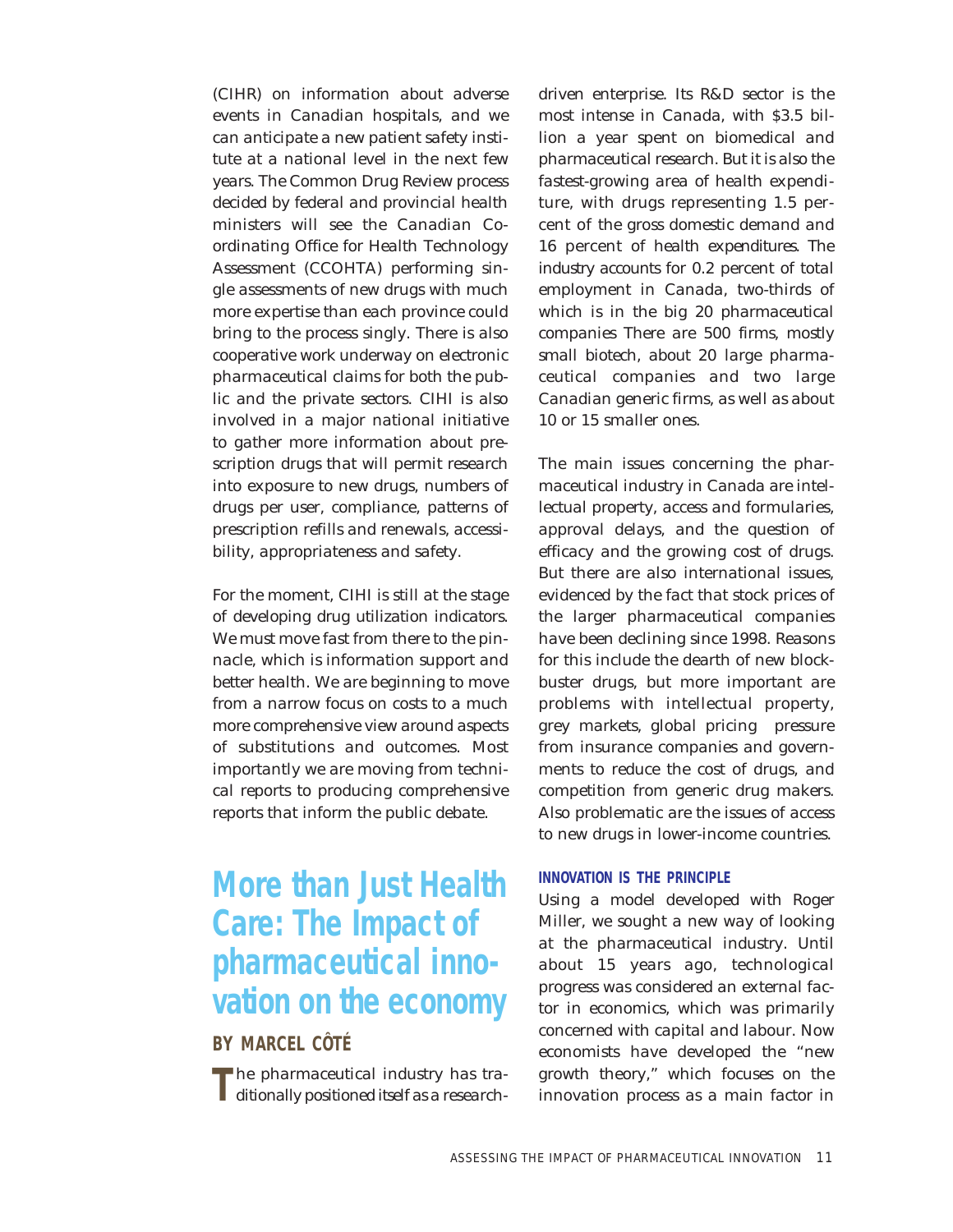economic growth. In short, their theory stipulates that the application of knowledge to new uses explains growth in the economy. The interactions between the different aspects of the innovation system are described in Figure 3.

erate ideas and the decision-makers who shape and regulate products. At the top of the innovation pyramid in the biopharmaceutical industry is scientific advancement, where the basic ideas are in the public domain, do not belong to any

## **NOW, ECONOMISTS HAVE DEVELOPED THE "NEW GROWTH THEORY," WHICH FOCUSES ON THE INNOVATION PROCESS AS A MAIN FACTOR IN ECONOMIC GROWTH**

Our work started with the principle of innovation that lies at the core of the new theory. Innovation is a two-tier process, conducted via public or basic research on basic mechanisms and on the effect of applying a particular molecule in a specific circumstance, and then, through product development research (R&D) accomplished by pharmaceutical firms. As such, innovation in the sector is also greatly shaped by regulations around safety, efficacy and cost.

The innovation process is very different from the equations economists have used in the past to explain economic growth, and it must be described in terms of interaction between the innovators who genparticular party and are disseminated very rapidly. Advance in science is a public good and thus needs public investment. The move from ideas to product is the most challenging stage from an industrial point of view. The pharmaceutical industry works to select new products and successfully market them, thereby establishing a revenue stream with profits generated by new products.

The health-care industry can also be assessed through its players, as innovation in health care involves numerous players at various levels (Figure 4). The key suppliers of ideas are universities, teaching hospitals and research centres. Next, there are the granting agencies



#### **INNOVATIONS SPRING OUT OF INTERACTIONS**

**Figure 3.** Understanding the innovation process. Players choreograh their interactions through innovation games, which are strategies designed to capture the economic benefits of an innovation in a specific context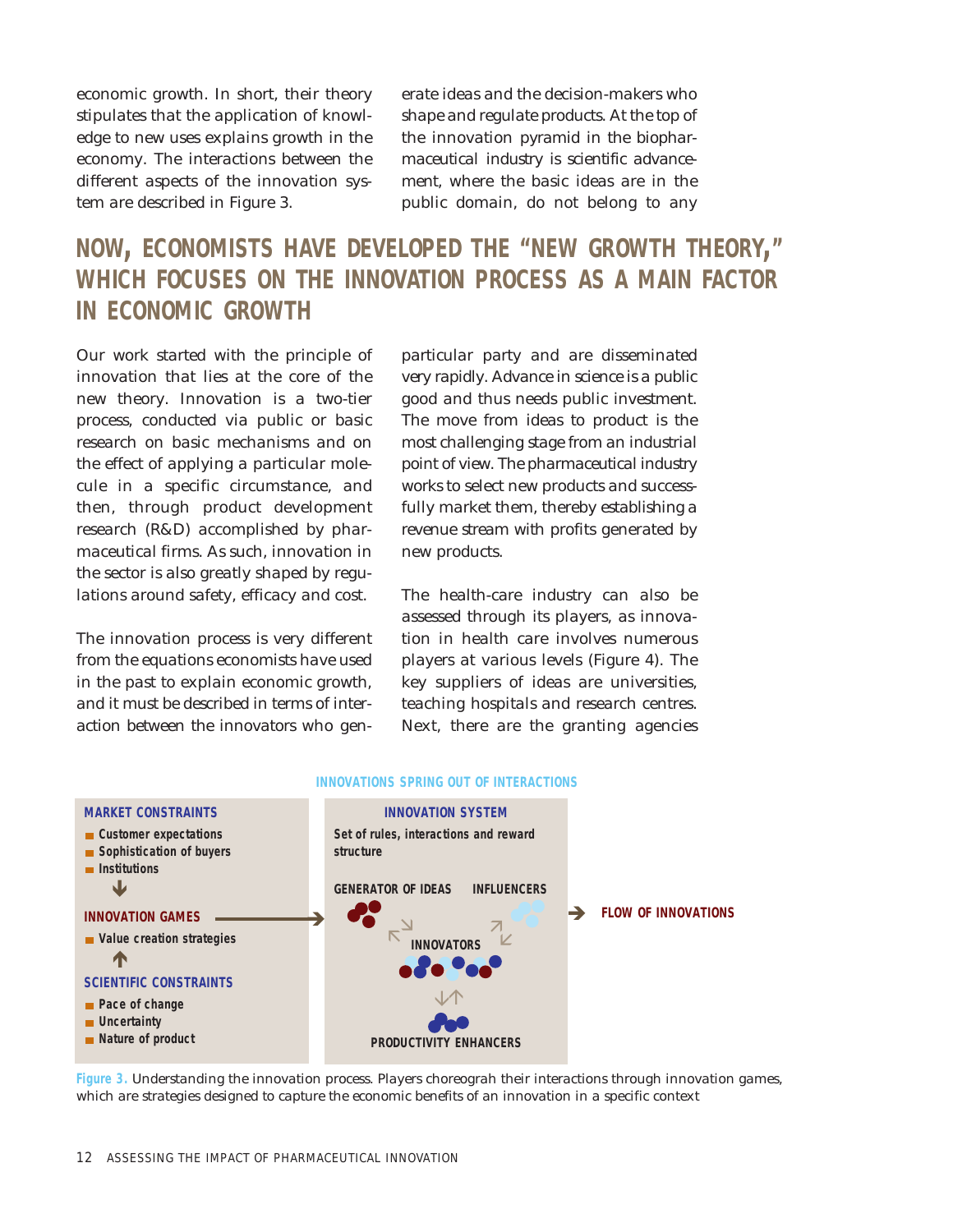and pharmaceutical companies that provide funding and direction. After that, product development is conducted by pharmaceutical and biotech companies, which must satisfy the regulatory bodies before the last stage of marketing can take place.

| <b>SCIENCE</b><br>Teaching hospitals Universities Research<br>centres Granting agencies Pharma                               |
|------------------------------------------------------------------------------------------------------------------------------|
| <b>PRODUCT DEVELOPMENT</b><br>Regulators <b>Pharmas</b> Biotech CRO<br>$\blacksquare$ VC.                                    |
| <b>MARKETING (INC. MANUFACTURING)</b><br>Formularies gatekeepers <b>■ Pharmas ■ Generics</b><br>$-$ CMO                      |
| <b>LEGEND Innovators Generators</b> of ideas<br>Influencers <b>Productivity enhancers</b><br>Contract research organizations |
|                                                                                                                              |

**Figure 4.** The Key players

#### **THE ELEMENTS OF INNOVATION**

New ideas in the biopharmaceutical sector originate mainly within the publiclyfunded science sector. Although the forum of ideas is global, proximity to new ideas always enriches the chance of productive linkages.

There are essentially two paths of product development. First, there is the organized pharmaceutical avenue (or "big pharma"), systematically pursuing new products within a well-defined development strategy. Mastering this product development process is critical for big pharmaceutical companies. The second avenue is the entrepreneurial route of the biotech companies, which couples promising ideas with venture capital. Globally, the biotech dream has not yet produced the results we thought it might. As a process for product development, it remains greatly shaped by

regulators and issues concerning intellectual property.

Marketing is largely dictated by two interrelated elements: novelty (the continual introduction of new products) and obsolescence (the reality of short product life in view of competition and innovation). This combination is the reason why drug prices are high (as a limited number of successful drugs finances a trial-and-error process) and why the marketing of pharmaceuticals is complex, expensive and very detailed in comparison to most other industries. The companies involved also operate in a marketplace dominated by government, which runs the drug formularies and thereby controls market access, but also funds the outcomes research increasingly used to independently assess drug efficacy. As well, it is government that weighs the views of the big pharmaceutical companies and the generic drug makers and then passes legislation governing the contentious issue of intellectual property rights.

#### **A SYSTEMIC VIEW**

There is no doubt that innovation in the pharmaceutical industry is good for the overall economy because it is intrinsically knowledge-based: it capitalizes on ideas rather than on large investments in labour and capital. Second, public research is essential for product development; the more public research we have, the healthier the industry will be. Product development is inevitably high risk, high reward. Not winner take all, but rather winner pay for all. The industry has to pay for all the losers because they are all on the same team. Whereas the large pharmaceutical companies are diversified enough to withstand risk, smaller biotech companies are rarely in that position because product develop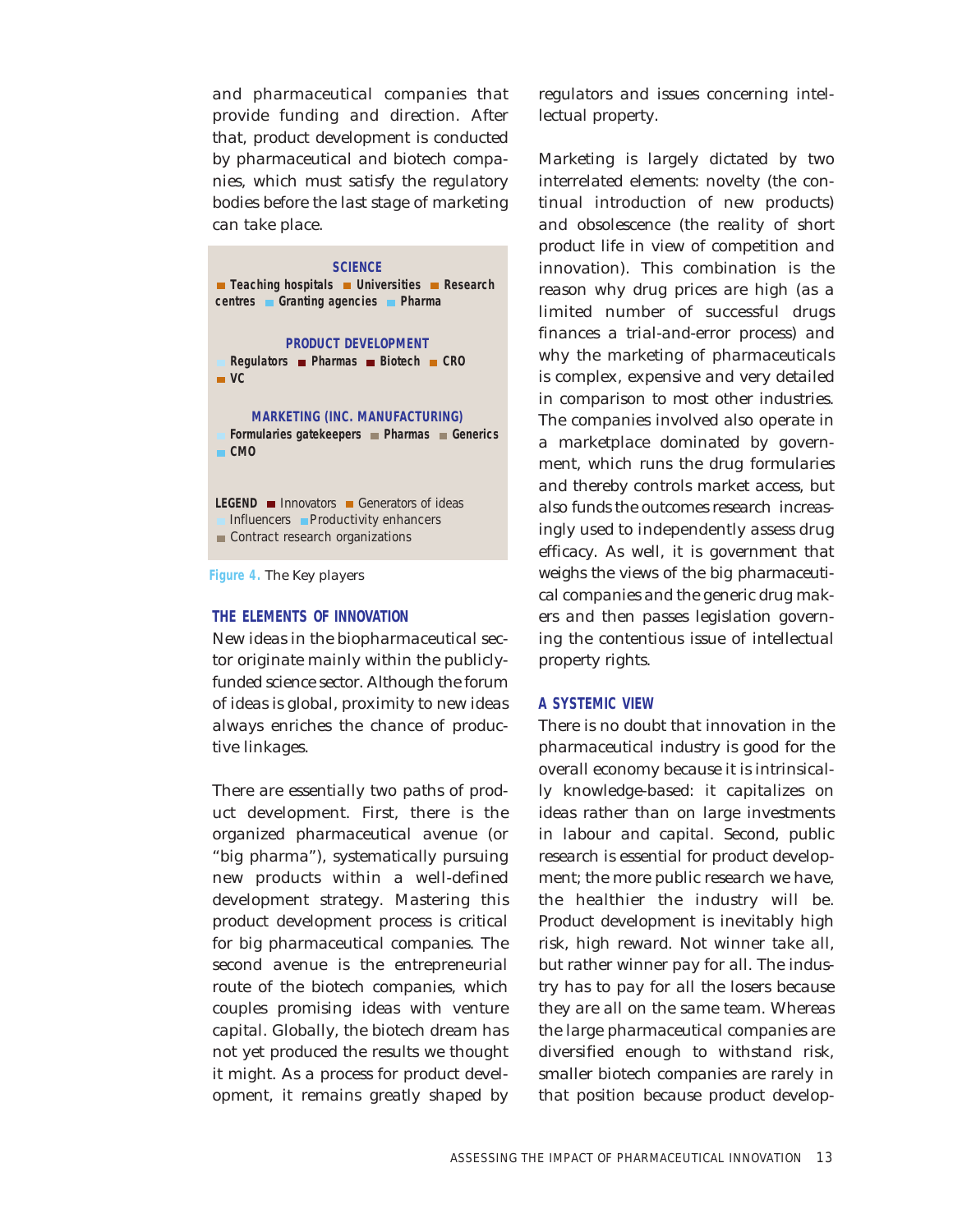ment is not the cornucopia people sometimes think it is.

There are currently eight significant issues facing the pharmaceutical sector in Canada:

#### **1. FUNDING PUBLIC RESEARCH**

Canada has supported a regular increase in public funding, now totalling around \$1.7 billion a year. That works out to about \$50 per capita as compared to \$85 a head in the U.S. But despite that disparity, there is a more pressing question to ask: Is the quality of Canadian biomedical research growing or being maintained as we increase funding?

With respect to the long-term sustainability of funding levels, we need to multiply links and alliances between basic research facilities and the industry in a way that benefits both parties and the Canadian people. However, we have to be careful how this is done. For instance, we may have already gone too far in the recruitment of biotech entrepreneurs from academic settings. Every university now has structures which encourage professors to become entrepreneurs and commercialize their discoveries. I would argue that they should reverse the current trends and focus increasingly on basic research as the university's main role.

#### **2. EXPANDING BRANDED PHARMA R&D**

If we consider innovation to be the core of the pharmaceutical industry, we have to accept that we are not doing as well as most other countries. R&D expenditures in Canada represent 10.9 percent of the sales of the big pharmaceutical companies, compared to a global average of 19.5 percent. While some companies (such as Merck Frosst) do a lot of research in Canada, many others use Canada

mostly as a marketing territory and do a negligible amount of R&D here.

What then are the determinants for expanding R&D in a given country? Market friendliness — the positive interrelation of regulation, cost and efficacy — plays a big role. In particular, it allows local managers in multinationals to make a case for increasing the budget allocation in their country. Other key elements are the efficiency of local R&D, the availability of researchers, the condition of the infrastructure and the availability of government collaboration and support.

#### **3. THE FORMULARIES DILEMMA: COST VS ECONOMICS**

In terms of pharmaceutical sales per capita, Canada is a middle-usage country, below Japan and France, and far below the U.S., but slightly higher than the European Union average. Our prices are also somewhere in the middle of the pack, with a price structure much lower than the U.S., Switzerland, Germany and the U.K., but higher than Sweden, France and Italy.

The dilemma of formularies in Canada illustrates the conflict of interest in which provincial authorities find themselves. They administer access and control the length of the approval process, and can even freeze prices. But they deal with a host of conflicting criteria. Should they just consider cost efficacy or also the general well being of the population? Should they view pharmaceutical treatments within the context of other medical treatments? And then there is the economic offset: Is it more advantageous for a province to be a "free rider" or pay its share of the cost of developing drugs? It is concerns like these that make establishing a national drug agency a good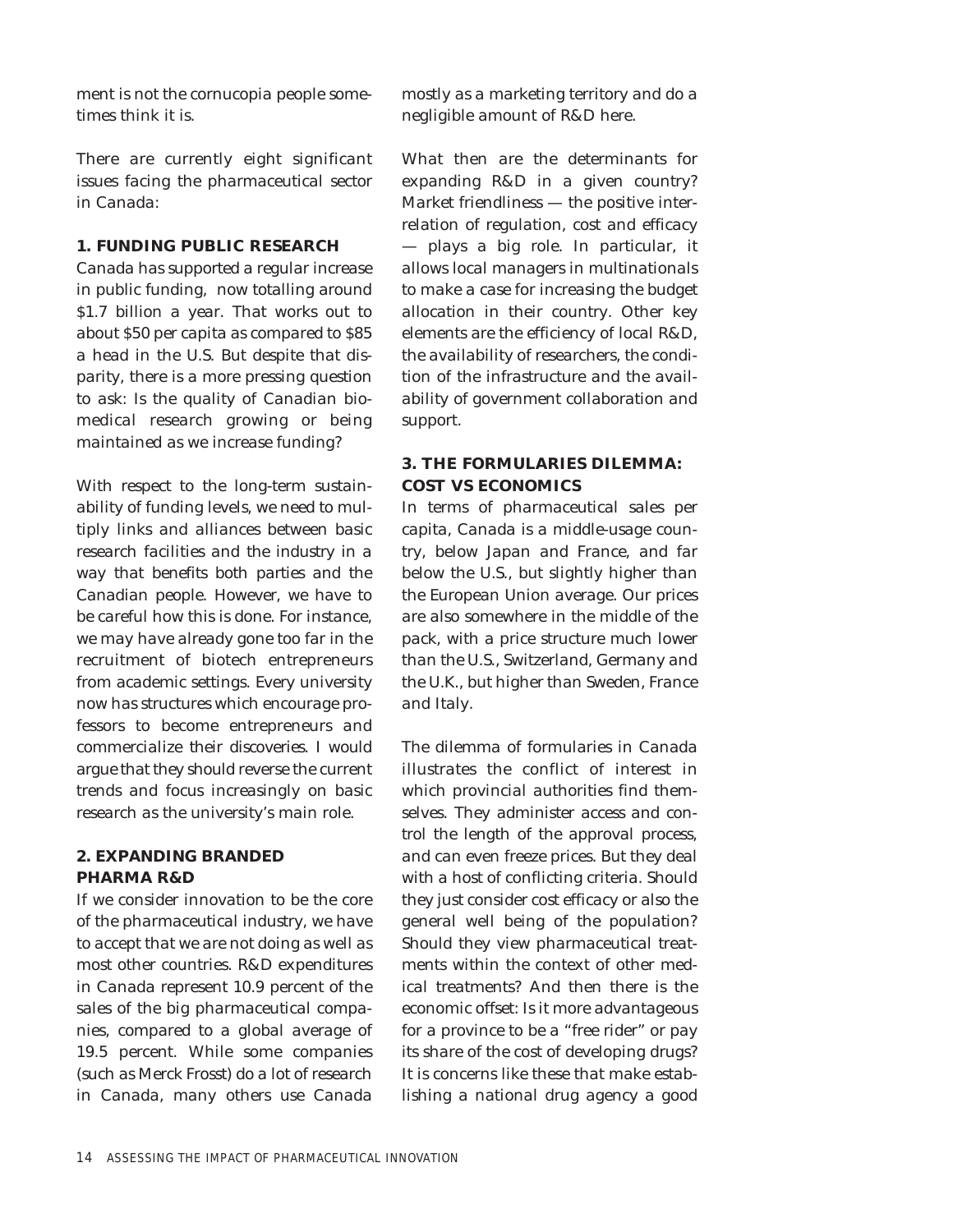idea. Along with the pooling of resources to share analysis, a common approach in preparing and administering formularies would be beneficial.

#### **4. PROVINCIAL INDUSTRIAL POLICY**

Canada's provinces have two levers at their disposal: They control the formularies and can amass financial support for developing industry. In Quebec, a province with a clearly articulated industrial policy, the intensity of R&D in the pharmaceutical sector is higher than in the rest of the country. In Quebec, 19 percent of sales are spent on R&D versus only 9 percent of sales elsewhere in Canada. Per capita research costs and drug costs are lower in Quebec than Ontario, for example, although so is the overall consumption of drugs. As well, R&D in Quebec is mainly expressed in grants to universities.

nibbling around the edges of existing patent protection. To be the first on the market with a medicine that is offpatent gives a generic firm a tremendous marketing advantage.

The trend in the European Union and the U.S. is to move towards an effective 15-year patent protection plan. Canada is likely to follow suit, eventually. It is actually just a change in the patents as it applies to pharmaceuticals; instead of 20 or 17 years, it will be 15 years of effective life on the market. The vagaries of the development process will no longer dictate the length of protection.

The other major challenge to intellectual property is grey markets, where citizens of a country with higher drug prices can now purchase drugs at lower cost from outside their country, thanks largely to the Internet.

**IN QUEBEC, A PROVINCE WITH A CLEARLY ARTICULATED INDUSTRIAL POLICY, THE INTENSITY OF R&D IN THE PHARMACEUTICAL SECTOR IS HIGHER THAN IN THE REST OF THE COUNTRY**

> Are such policies a zero sum gain? Our analysis suggests they are not. If other provinces were to follow Quebec's lead and institute similar policies, we feel that Canada as a whole would gain more attention (and thus, R&D budgets) from the pharmaceutical multinationals when it came time to dispersing their global budgets. Ontario and perhaps B.C. stand to gain the most as they already have a strong research base.

#### **5. INTELLECTUAL PROPERTY**

Intellectual property protection is a critical issue for all knowledge-based industries. In the pharmaceutical industry, the generic companies are aggressively

#### **6. REGULATORY APPROVAL**

We can learn much from the integration of the European system of regulatory approval that now means a drug can be approved in Madrid or London and that ruling is valid for the whole European Union. If we could encourage the industry to stop playing games globally, by going into one country where access or price control is more liberalized, it would speed up the process of approval. Everybody gains from a greater exchange of information and more acceptance of approvals by other countries.

#### **7. STRENGTHENING BIOTECH**

In some sectors, we observe a "scientific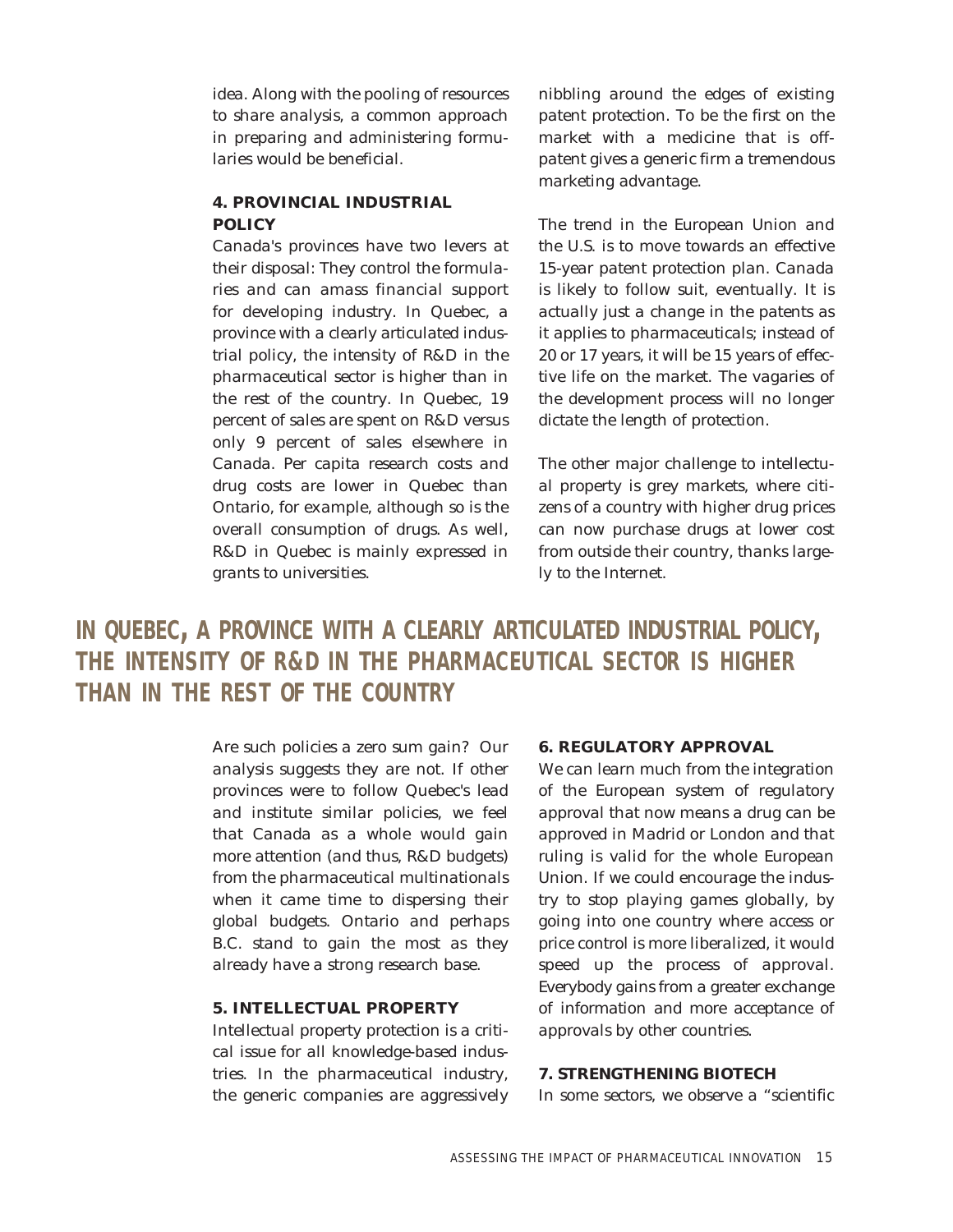effervescence" that leads to a lot of business creation in an initial burst, which then subsides as interest declines. The key elements to sustaining these companies are financing and alliances, and Canada is weak on the alliance side. When biotech companies get to the phases of product development and marketing, they have to get into some kind of alliance or buy-out with a big pharmaceutical company with clout and a marketing organization. Often the company is based on a single product, so they need to reach an accord with the company that has the ability to sell their product.

#### **8. THE POLICY FRAMEWORK**

Will we ever have a clear public policy framework in Canada? As an optimist, I would say yes. But Canada's 13 provinces and territories will also always be in the public policy equation. Moreover, different departments within the federal government have differing agendas and clashing policies. Nevertheless, when taking everything into account, Canada's public policies supporting the scientific realm work relatively well. But policies on the product development and marketing side lack coherence, and reforms are required to allow industry to perform better.

## **Lessons From the Ground: Achieving outcomes in disease management**

#### **INTRODUCTION**

#### **DR. TERRENCE MONTAGUE**

**W** hat is disease management? Broadly speaking, it is a focused application of available resources to drive improved health outcomes (1). Key features of modern disease management programs are: patient centrality in optimizing diagnosis, prescription, compliance and access in health care; a shift from isolated inputs and controls to a system view featuring collaboration of providers; and the creation and sharing of new knowledge, particularly as it relates to the measurement and feedback of practices — all leading to improved health of whole populations. The primary premise of all players is that care and outcomes can be better.

Because it focuses on defining and closing gaps between usual and best evidencebased care and outcomes, the partnership/measurement model of disease management goes a long way to answering the question: Are we getting the best return on the health dollars we spend?

Currently, Merck Frosst Canada Ltd. is partnering with researchers across the country on several innovative programs in musculoskeletal health. These projects have distilled some key learning points relevant to outcomes-oriented projects, particularly around defining the appropriateness of care. A summary of the early results follows.

#### **ASSESSING THE BURDEN OF ILLNESS**

**DR. NEIL BELL, UNIVERSITY OF ALBERTA**

**T**he first step in many disease man-agement projects is to accurately determine the burden of illness from the target disease in the relevant population at risk. The Alberta Improvement for Musculoskeletal Disorders Study (AIMS) sought to determine the disease patterns of all major musculoskeletal disorders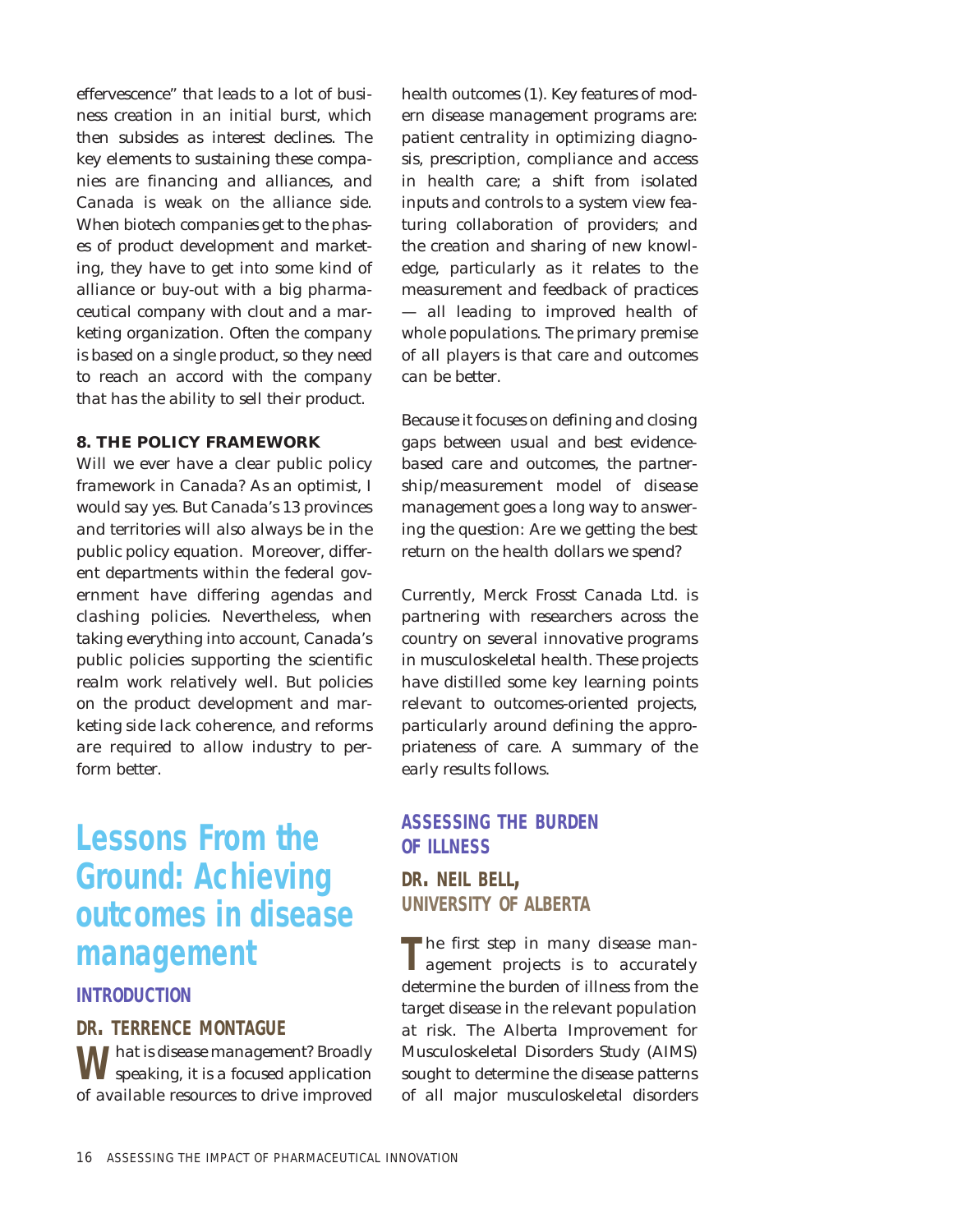for the entire province of Alberta, with a subsidiary goal of comparing disease burden in urban and rural areas.

Using the administrative databases of the Department of Health and Wellness, the clinical and demographic scope of patients seeing health-care providers in Alberta for musculoskeletal problems was assessed. Musculoskeletal disorders embrace numerous clinical diagnoses, varying from rheumatoid arthritis, osteoarthritis, unspecified arthritis, back pain, back strain and back sprain, to fibromyalgia. Patients with one or more of these diagnoses made up about 40 percent of the total patient population of Alberta between 1998 and 2001, and represented the primary reason for about 20 percent of all patient visits. Most of these patients were in the working-age population between 20 and 65 years, with a slight preponderance of males in patients under 50 years and a female dominance among older patients. Patients with rheumatoid arthritis accounted for one percent of this patient population; osteoarthritis, for six percent; and, back-related diagnoses, for 24 percent.

The lack of specificity in the patient diagnostic categories makes it challenging to evaluate diagnoses against the level of utilization of services, particularly in terms of estimating severity of diagnosisrelated disability versus likelihood of appropriateness of treatment. Nonetheless, some preliminary observations are very interesting. For example, chiropractors provide more than 50 percent of the care, by visit, for patients under 60 years of age, compared to about 30 percent for patients over 70 years; in these older patients the primary provider becomes the community-based family physican (Figure 5). Medical specialists and other non-physician providers account for less than 20 percent of patient visits at any age.

In summary, the early findings of AIMS include: the universe of patients with musculoskeletal problems is large and represents a significant proportion of total demand for health-care services in Alberta; a large number of the assigned diagnoses appear symptom-based, relatively non-specific and back-related in terms of anatomy; and the type of care provider varies markedly with patient age.



**Figure 5.** Figure 5. Distribution of visits, by age of patient and type of provider, for patients with musculoskeletal disorder diagnoses, Alberta, 2001.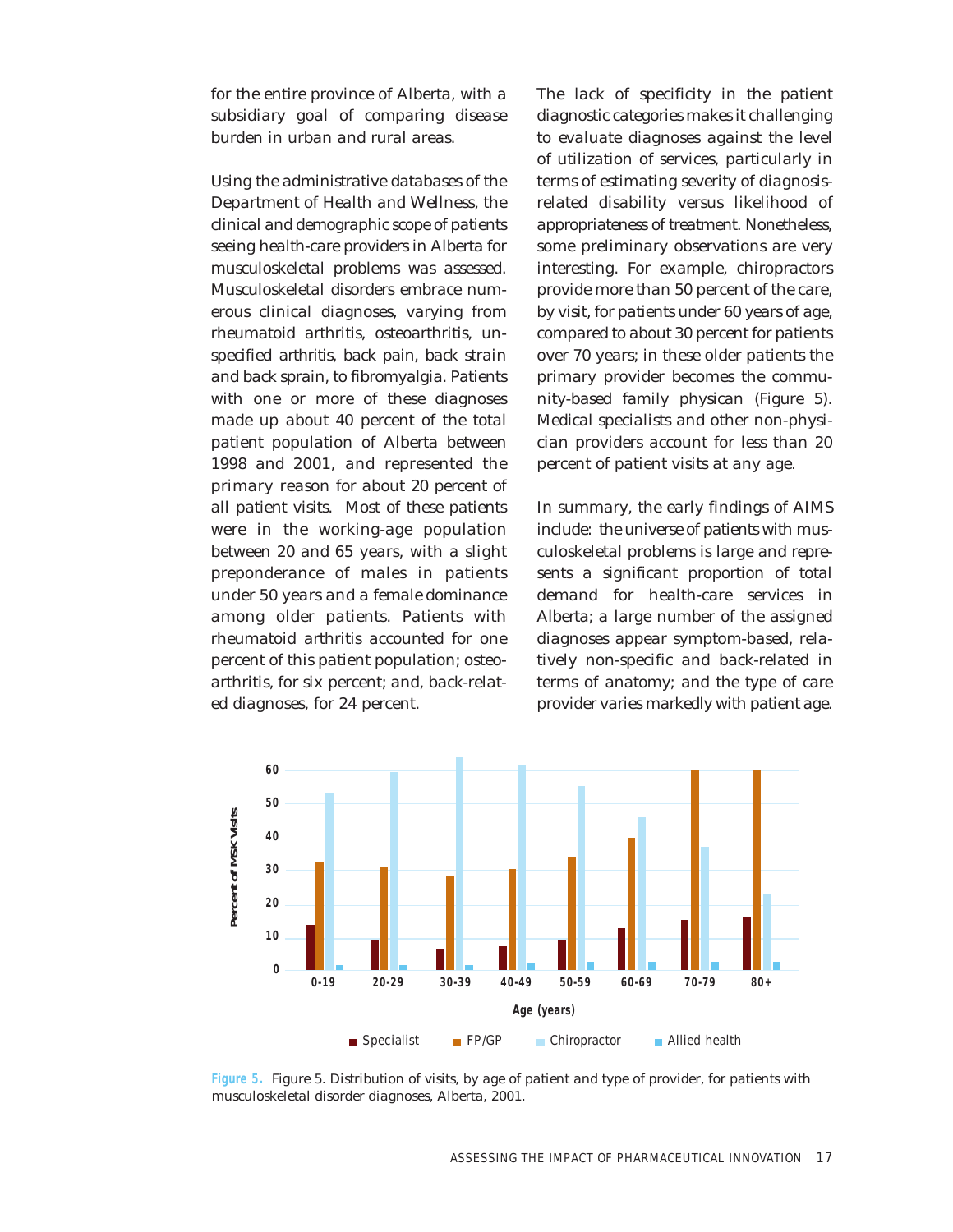Ongoing AIMS studies include verification of ICD diagnostic codes against chart diagnoses, as well as assessment of potential care gaps and determination of solutions to improve patient outcomes in the specific diagnostic groups.

#### **APPROPRIATE PRESCRIBING**

#### **DR. ALAN KATZ, UNIVERSITY OF MANITOBA**

**F** ollowing burden of illness assessment,<br>a logical next step in disease management is measurement of the contemporary patterns of practice around the treatment of the disease. When these usual care patterns are compared to evidencebased best practices, any deficiencies are considered a care gap and a target for improvement. The Manitoba Anti-inflammatory Appropriate Utilization Initiative (MAAUI) was designed with a first phase to determine the prescribing patterns for chronic anti-inflammatory drug use and, in anticipation of finding care gaps, subsequent intervention phases to close the gaps.

In the MAAUI study, patients prescribed anti-inflammatory medications on a chronic basis and who were either over 65 years of age or had a previous history of peptic ulcer or bleeding disorder, or required anticoagulants or steroids, or had other serious co-morbidity were considered high-risk patients. Patients on chronic anti-inflammatory drugs in the absence of these risk factors were considered low-risk.

Based on the available evidence regarding reducing risk of gastrointestinal complications, consensus guidelines for chronic anti-inflammatory drug use most often suggest that best practice for high-risk patients is prescription of either a COXII inhibitor (COXIB) or a combination of a

traditional non-steroidal anti-inflammatory drug (NSAID) with a gastro-protective agent (GPA). For study purposes, prescription of either of these therapies in high-risk patients was considered appropriate therapy. In low risk patients, prescription of traditional NSAIDs was considered appropriate drug treatment.

Using existing databases, medication use and other clinical and demographic data were analyzed for 36,593 patients chronically prescribed anti-inflammatory drugs in Manitoba from August 1 1999 to September 30 2000. The findings are summarized in Figure 6.

Overall, 29,871 (82 percent) patients were considered high risk, with age over 65 years and serious co-morbidity being the most common factors. Thirty percent of the patients had two or more risk criteria. Among this high-risk group, only 47 percent were prescribed COXIBs or a combination of traditional NSAIDs and



High-risk patients, n=29871 Low-risk patients, n=6722 Appropriate Rx, n=14,047 (47%) Appropriate Rx, n=3767 (56%) Under Rx, n=15,824 (53%) Over Rx, n=2955 (44%)

**Figure 6.** Comparison of appropriate and inappropriate prescribing patterns for anti-inflammatory medications among high and low risk patients in Manitoba, 1999-2000.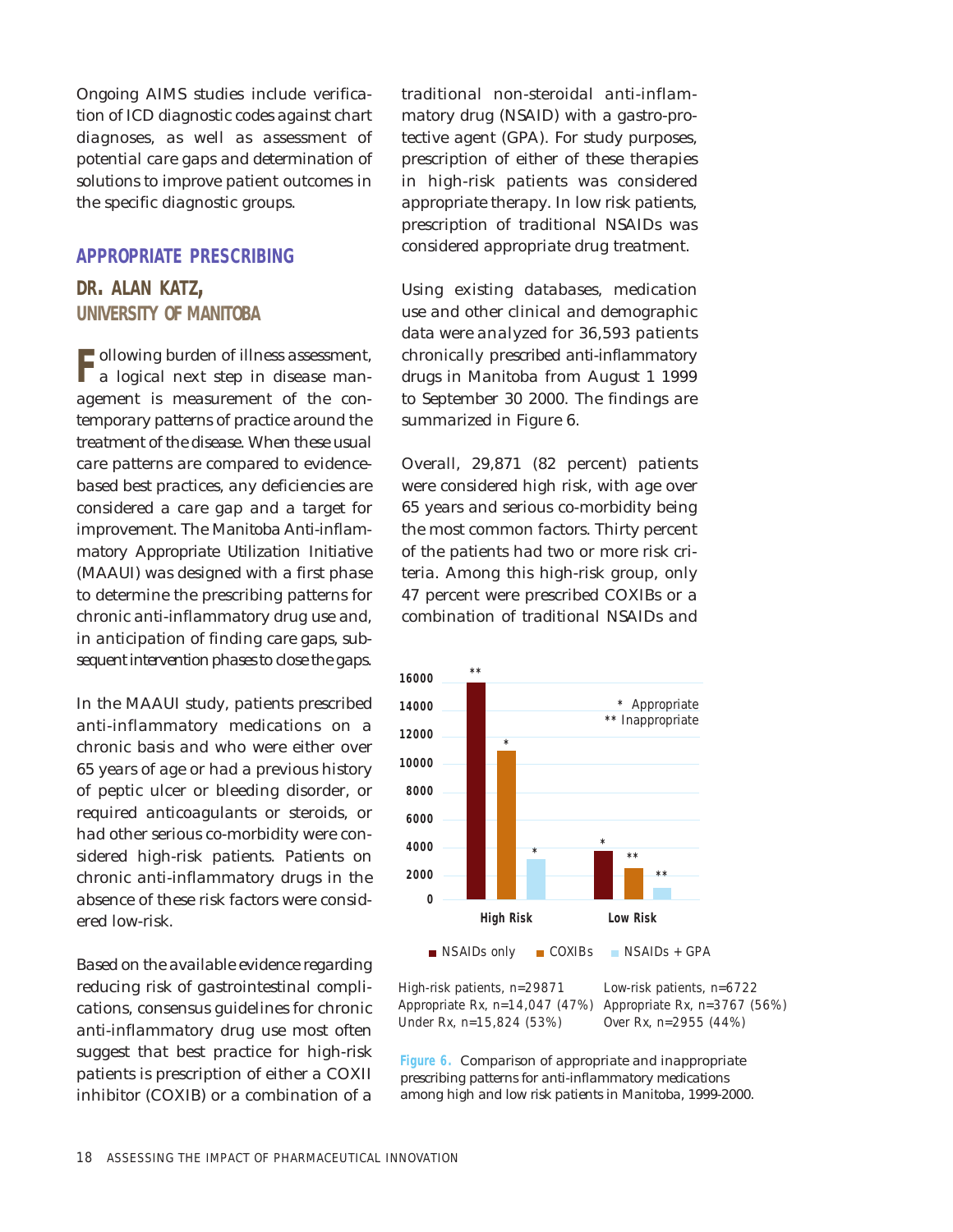## **UNDER TREATMENT OF HIGH-RISK PATIENTS (N=15,824) WAS A MUCH GREATER PROBLEM THAN OVER TREATMENT OF LOW-RISK PATIENTS (N=2955)**

GPAs; 53 percent were prescribed NSAIDs only. Of the 6722 (18 percent) patients in the low-risk group, 56 percent were treated with NSAIDs alone and 44 percent received either COXIBs or combination treatment. Subgroup analyses revealed a higher use of inappropriate NSAID-only therapy in low income and rural patients.

In terms of therapeutic appropriateness, there were two care gaps. In high-risk patients, 53 percent were inappropriately treated with NSAIDs only, not receiving either COXIBs or combination therapy. On the other hand, among low-risk patients, 44 percent were treated with COXIBs or combination therapy, which could be considered unnecessary overtreatment. In terms of absolute patient numbers, under treatment of high-risk patients (n=15,824) was a much greater problem than over treatment of low-risk patients (n=2955). In cost effectiveness terms, this is probably also the case, given the likelihood of continued highrisk status for patients in this category and their associated high likelihood of manifesting medical complications.

These Manitoba findings are very compatible with those from a large data base analysis of a Nova Scotia seniors' population, using very similar definitions of patient risk and prescription appropriateness for chronic anti-inflammatory drug use (2).

In summary, MAAUI, and similar robust database analyses elsewhere, provide a population-based approach to assess appropriateness of prescribing and utilization patterns among patients with chronic disease. They also allow serial comparison of practice patterns, including those before and after interventions designed to improve practices.

### **ASSESSING PRESCRIBING BY LAYERED-IN DATA COLLECTION**

# **DR. ROLF SEBALDT, MCMASTER UNIVERSITY**

**T**he Canadian Osteoarthritis Treatment Program (CANOAR) began in 2001 with a goal of determining contemporary prescribing practices of a selected cohort of Ontario primary-care physicians, and the potential influence of availability and type of drug reimbursement coverage on patients with a clinical diagnosis of osteoarthritis. Measurements of clinical and demographic data were directly entered at point of care in community physicians' offices at the time of individual patient visits.

Throughout its course the study stressed the development of methods that busy physicians with a high prevalence of osteoarthritis patients in their practice would find valuable in helping them in the routine care of these patients. The study repeatedly highlighted the concept of partnership, particularly the value of community physicians' input into decisions about study design and implementation. This partnership was instrumental to making diagnostic criteria, data forms, patient enrollment and communications processes as simple and layered into physicians' daily routines as possible. Guided by a prelaunch focus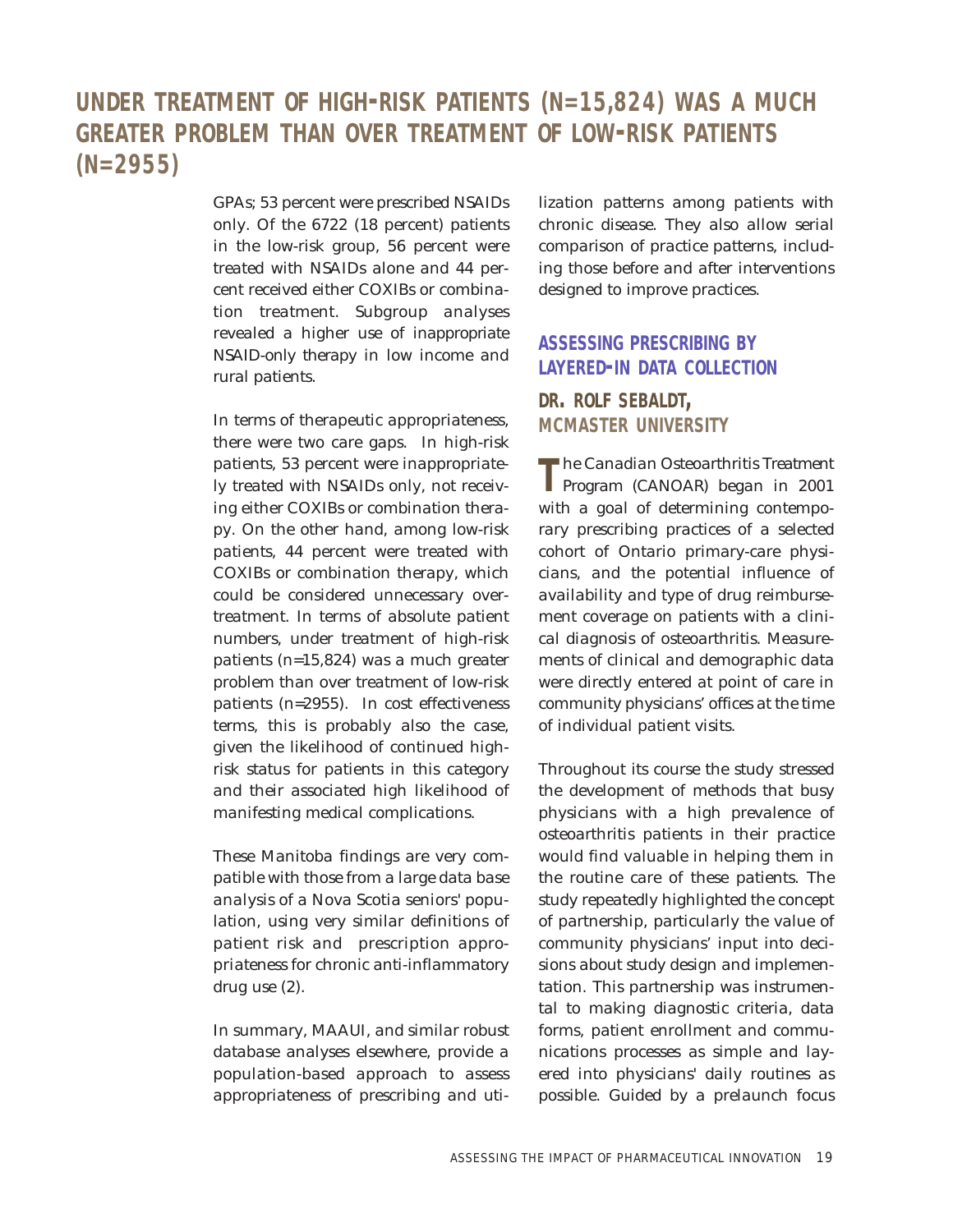group and pilot test, the data form was developed to feature pragmatic inclusion criteria, particularly physicians' clinical diagnosis of osteoarthritis and other practical clinical information relevant to and focused on the care of an osteoarthritis patient. This process enabled the substitution of the completed data form for the clinical chart note, if so desired. Anonymous patient data was submitted by toll-free fax to the project data centre, where automated translation into electronic form, cleaning, encoding, aggregation, progress monitoring, monthly feedback reporting and analysis was performed.

Recruitment invitations resulted in 130 community-based Ontario doctors agreeing to participate, of whom 119 submitted data over the course of 14 months on 5947 patients during 8846 consecutive patient visits. Of the patients enrolled, 60 percent were women and 47 percent were over 65 years of age. Co-morbidity was common, including hypertension (36 percent), coronary artery disease (12 percent) and previous clinically significant gastrointestinal event (8 percent). Antihypertensive therapy was prescribed in 34 percent of patients; 20 percent were on gastro-protective agents; and 17 percent were taking an anti-platelet medication. In terms of anti-inflammatory prescribing practices, 56 percent of patients were prescribed COXIBs and 44 percent traditional NSAIDs. Among patients with a history of a clinically significant gastrointestinal event, COXIB use was 66 percent overall and 85 percent if the event was within two months. Thus, although prescribing patterns appeared appropriate in the majority of these high-risk patients, there was still a significant minority being inappropriately under-treated in terms of reduction of risk for further gastric events.

Subgroup analyses revealed 39 percent of the study cohort had private-plan insurance coverage for their medications. The 61 percent of patients without private coverage were older by an average of nine years, more likely to be women and to have a higher prevalence of co-morbidity, including twice the number of risk factors for gastrointestinal events. Despite their overall greater risk, these latter patients were more likely to receive traditional NSAIDs only (24 percent) than were patients with privateplan coverage (19 percent), who had a lower average risk. Similarly, they were less likely to receive COXIBs (48 percent) than patients with private-plan coverage (67 percent). Physicians indicated that availability of private insurance would have altered their prescribing decisions for anti-inflammatory drugs as follows: 31 percent would have switched from a traditional NSAID to a COXIB; 15 percent would have switched from a COXIB to a traditional NSAID.

In summary, CANOAR demonstrated the feasibility of rapid, facile and prospective data collection at point of care in the data-rich environment of real-world, community-based care. CANOAR data confirmed care gaps are present in the management of osteoarthritis patients who receive anti-inflammatory drugs and suggest that they may be related, at least in part, to the type of patient insurance coverage for drug reimbursement.

### **EDUCATING FOR IMPACT ON PHYSICIAN PRACTICES IN OSTEOARTHRITIS**

**DR. JACQUES LE LORIER, UNIVERSITÉ DE MONTRÉAL**

**T**he end game in modern disease man-agement is to close care gaps between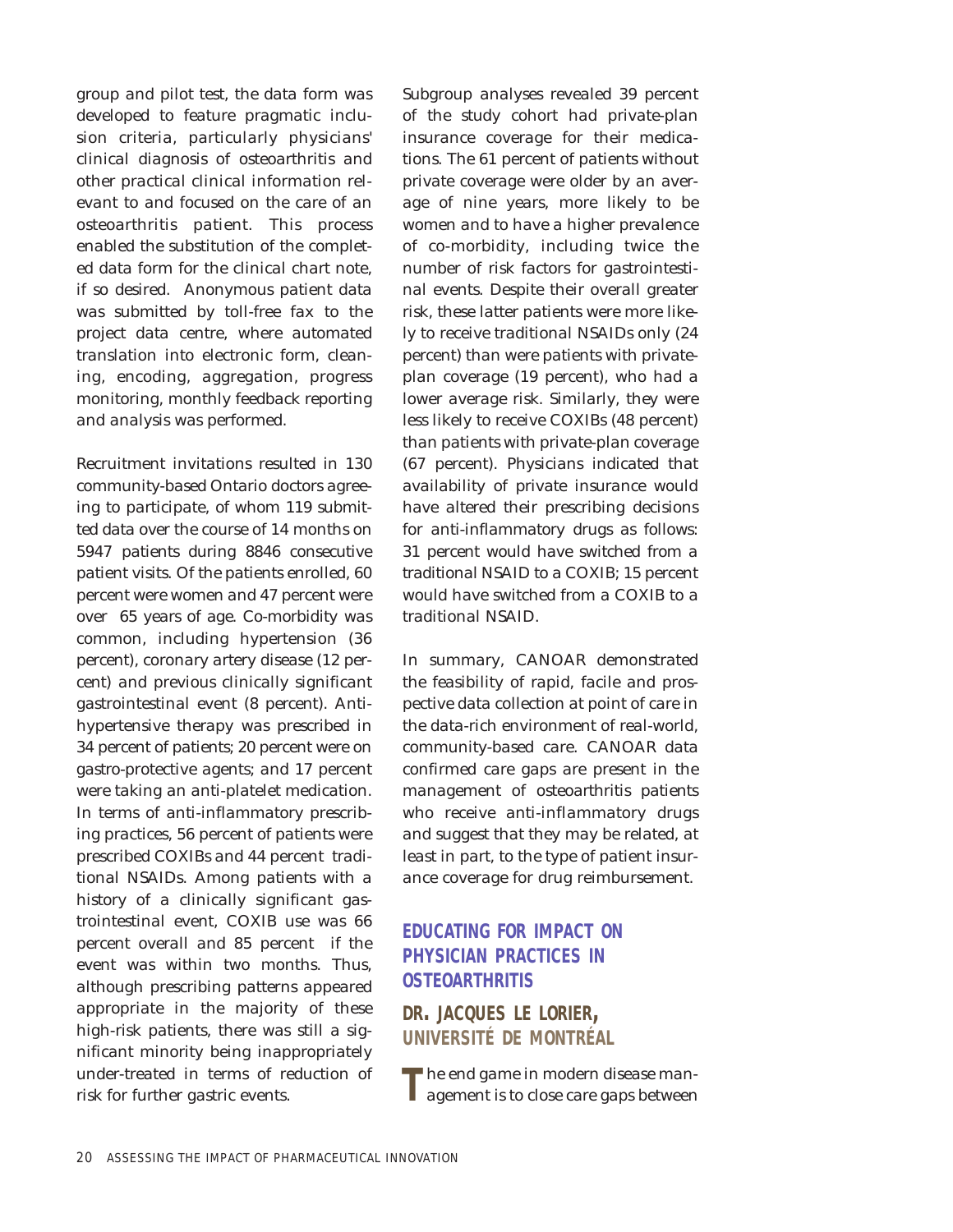usual and best care and gain the associated improved patient outcomes. The three most commonly used interventions to improve provider prescribing practices, and patient compliance, are: education; measurement and feedback; the use of reminders; or some combination of these (3). Comparative evaluation of specific intervention tools, in specific disease settings, is still uncommon.

The *Concertation pour une Utilization Raisonée des Anti-inflammatoires dans le Traitement de l'Arthrose* (CURATA) project evaluated the impact of two educational interventions on the appropriate use of anti-inflammatory agents in patients with osteoarthritis. One intervention was a convenient evidence-based treatment algorithm, printed on plasticized paper and distributed to physicians caring for patients with osteoarthritis. The other intervention was an interactive workshop, conducted by a group of rheumatology specialists and family physicians, focusing on representative case studies of osteoarthritis patients.

Two evaluation tools were used: a preand post-test of physicians' knowledge of the evidence-based treatment of osteoarthritis and comparison of physician prescribing patterns, determined from the comprehensive government (RAMQ) database, for patients with osteoarthritis over 65 years of age, before and after the educational interventions. The interventions were conducted in eight randomly selected geographic areas of Quebec. Two sites received both the algorithm and workshop, two received the workshop alone, two received the algorithm alone and two were control sites, receiving no educational intervention.

Practice patterns of community general practitioners prescribing at least one

anti-inflammatory drug in the period of July 2000 to June 2001 were monitored for four months in the pre-intervention control period and for six months following the interventions. Physicians' anonymity was maintained throughout the trial and only collated data were reported. All study interventions were associated with improvement in practice patterns. The algorithm had the least beneficial effect, the workshop more and the combination the greatest. In terms of appropriateness, the interventions had a greater impact on improving the use of risk-reducing therapies for high-risk patients, compared to decreasing the use of these more expensive therapies in low-risk patients.

While focused on educational intervention only, and measuring impact for a short time, the results of this study support previous data that education is efficacious in improving practices and that multiple interventions are better than single initiatives. In this project, there were risk-specific differences with respect to the impact of the interventions, with improvement in under-use of proven therapies in high-risk patients being more readily accomplished than decreasing over-use of the same therapies in low-risk patients.

#### **CONCLUSION**

#### **DR. TERRENCE MONTAGUE**

The results of these contemporary<br>
applications of disease management processes in real-world practice are complementary and consistent. There is a large burden of illness from musculoskeletal disease, but markedly different patterns of care provision dependent on patient age. Among patients receiving chronic anti-inflammatory drugs, highrisk patients outnumber low-risk patients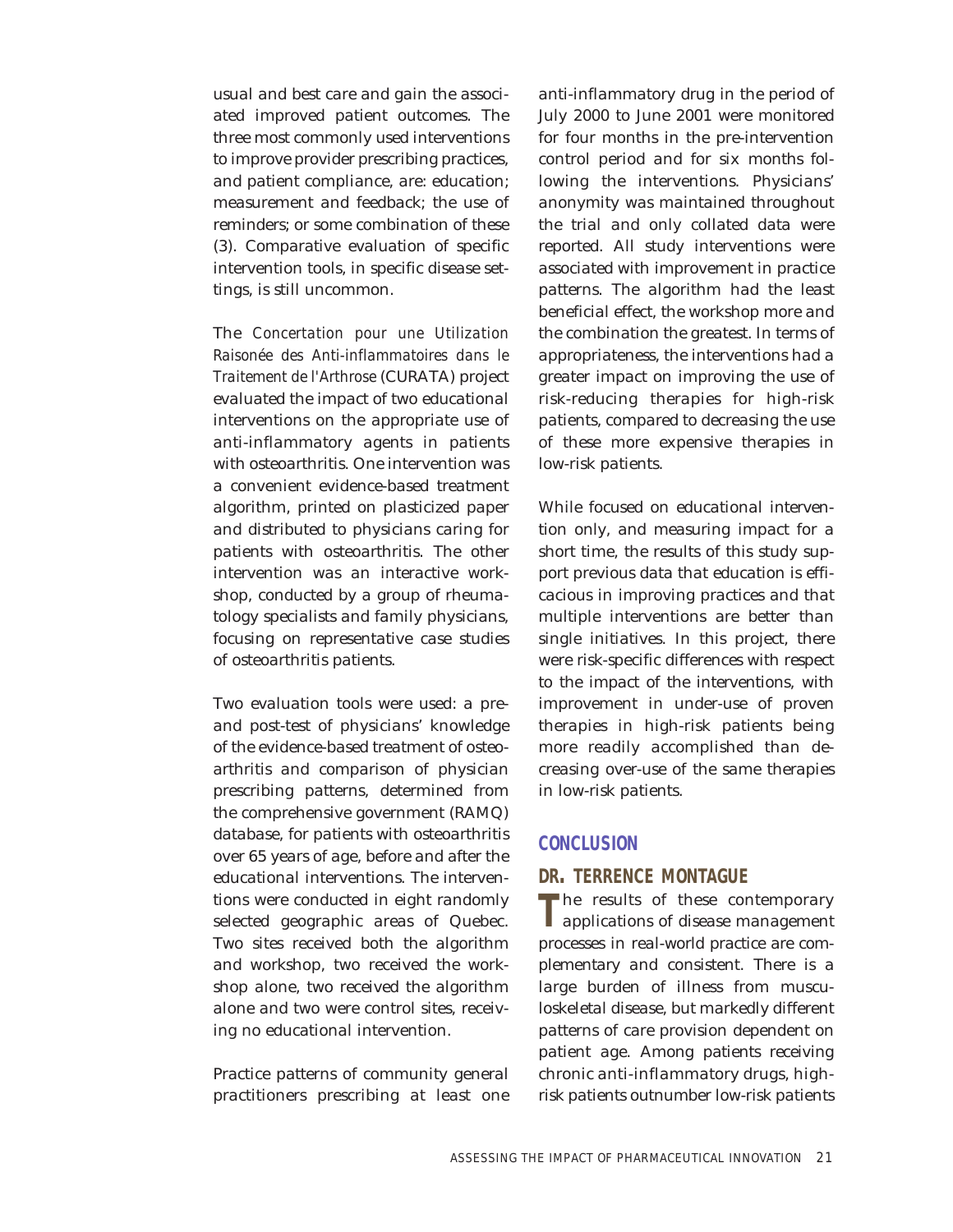

**Figure 7.** Temporal changes in prescribing patterns for proven and unproven therapies for consecutive patient cohorts with acute myocardial infarction at the University of Alberta Hospitals 1987-1993, where the principal intervention was repeated measurement and feedback of practice patterns to care providers Reproduced, with permission, from Montague et al, *Can J Cardiol* 1995;11:487-92 (2). ASA=acetylsalicylic acid; BBLK= beta blockers; CCB=calcium channel blockers; LYTIC=thrombolysis.

by a ratio of about 4:1. For high-risk patients, the dominant care gap is under-use of risk-reducing strategies; in low-risk patients, there is over-use of these same medications in a minority of patients. Educational interventions improve appropriateness of prescribing patterns, although further improvement is needed.

The addition of repeated measurement and feedback of practice patterns to education interventions offers one promising approach to improve appropriateness of both under-use and over-use of medications (Figure 7).

While the initial phases of the projects outlined above were not designed to show improvements in outcomes for patients taking chronic anti-inflammatory therapy, future studies will undoubtedly be constructed with this end-point. It is certainly a realistic expectation that, with improved practices, improved outcomes will follow; collaborative partnerships, measurement and feedback loops and education are effective (1).

#### References

- 1. Montague T, Cox J, Kramer S, Nemis-White J, Cochrane B, Wheatley M, Joshi Y, Carrier R, Gregoire J-P, & Johnstone D, for the ICONS investigators. (2003). Improving cardiovascular outcomes in Nova Scotia: ICONS, a successful public/private partnership in primary ealth care. *Hosp Quart, 6,*32-38.
- 2. Hartnell NR, Flanagan PS, & MacKinnon NJ. Bakowsky VS. Comparison of GI Risk and Prescribing Profiles of Seniors Receiving Anti-Arthritic Agents in Nova Scotia. *J Rheum,* Submitted.
- 3. Weingarten SR, Henning JM, Badamgarav E, Knight K, Hasselblad V, Gano A, & Ofman JJ. (2002) Interventions used in disease management programmes for patients with chronic illness — Which ones work? Metaanalysis of published reports. *BMJ*, 355, 925-932.
- 4. Montague T, Taylor L, Barnes M, Ackman M, Tsuyuki R, Wensel R, Williams R, Catellier D, & Teo K, for the Clinical Quality Improvement Network (CQIN) Investigators. (1995). Can practice patterns be successfully altered? Examples from cardiovascular medicine. *Can J Cardiol*, 11, 487-492.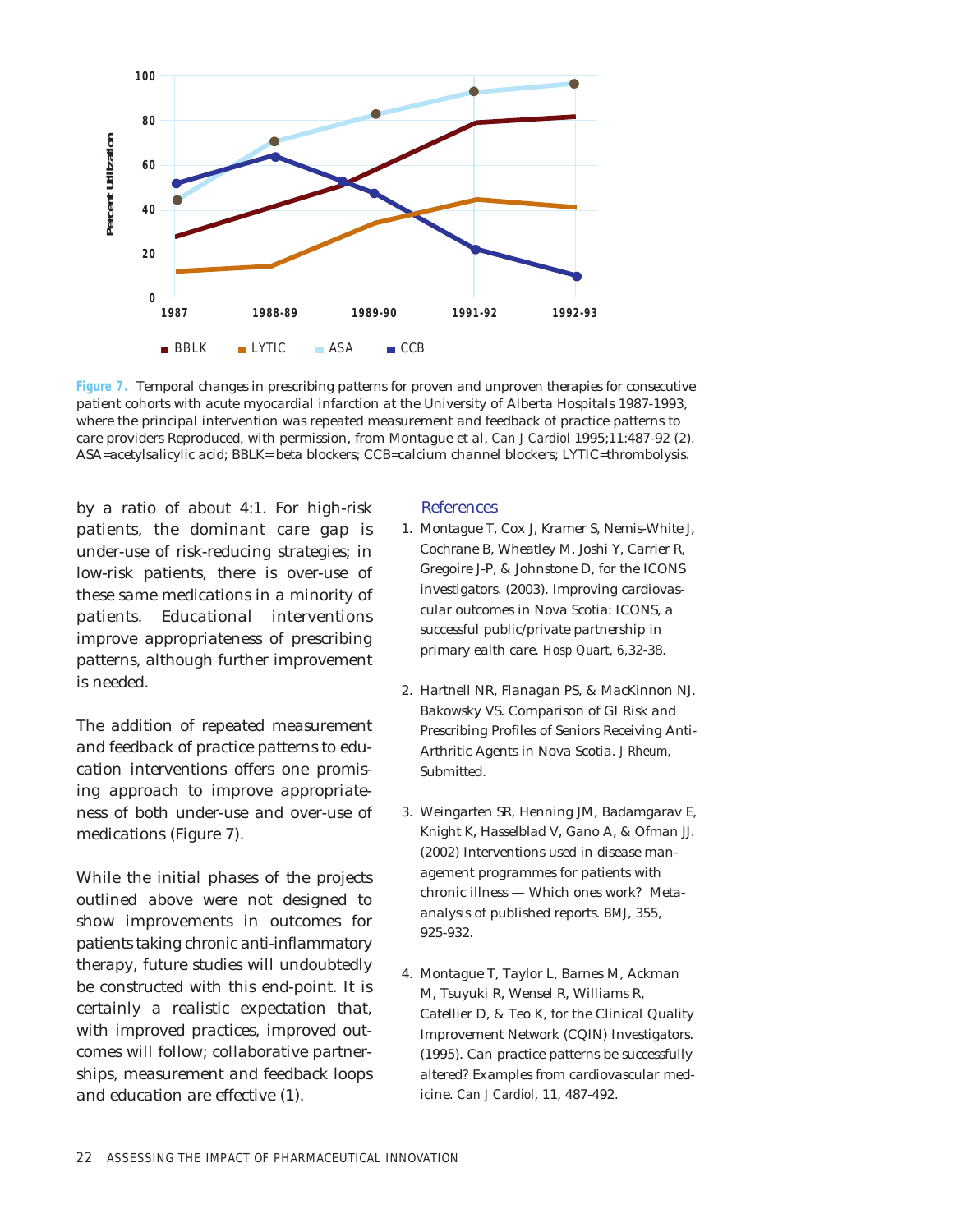## **Creating Practical, Predictable Arrangements to Benefit from Innovation: HIGHLIGHTS FROM <sup>A</sup> PANEL DISCUSSION**

**Dr. Stuart MacLeod Richard Alvarez Marcel Côté Dr. Terrence Montague Eleanor Hubbard Jean Légaré**

#### **THE CONDITIONAL APPROVAL OF NEW DRUGS**

Dr. Jacques Le Lorier felt that the impetus should be to get the drug to the public as soon as possible while still ensuring reasonable safety. Canada today tends to wait until the drug has been in use elsewhere for awhile. He felt Canada's reporting system for adverse events was inadequate. A system of conditional approval, coupled with registering patients and tracking adverse events would both allow drugs to be approved sooner and provide better information about safety. It would also provide information about how a drug would be used, an opportunity to define proper use, and would allow the conditions of proper use to be defined and monitored as funding would be contingent on these factors.

Jean Légaré added that, according to the Therapeutic Products Directorate at Health Canada, an average 9000 adverse reactions are reported each year in Canada, while the U.S. has 40 times that number. This may suggest that Canadians are not reporting adverse reactions. Balancing safety and timeliness objectives is something the Canadian Arthritis Patient Alliance is working on with Health Canada, and part of the solution may be to have an effective postmarket surveillance system.

Richard Alvarez suggested that the impetus for outcomes research may in fact come from concerns with safety and from the quality councils being set up in several provinces and at the national level. "These may provide an important incentive to move the agenda along in this area," he said.

#### **COOPERATION ON IMPROVING OUTCOMES**

If Jean Légaré had not been introduced as a person having rheumatoid arthritis, we probably would not be able to tell. "This is mainly due to the effectiveness of the new drugs that have come on the market these last years," he said. "If I were not taking these new breakthrough drugs, I would probably not be able to walk, I would certainly not be able to play golf, ride a bicycle, go fishing and enjoy life as I now do."

Marcel Côté thought that if we put 10 percent of the concern we have for regulation and control into making sure that the products are well used, we would see a tremendous difference in care. Outcomes research should be undertaken by the pharmaceutical industry and by government and if physicians cannot be relied upon to collect this data on drug utilization, pharmacists should be recruited into the process.

Eleanor Hubbard noted progress in the national effort around the electronic health record and provincial work on decision-support tools for physicians and patients. She expected the Common Drug Review to free up some provincial resources to work on those areas.

Dr. Terrence Montague thought that one area where industry, clinicians and government might come together is in the under-use resulting from poor patient compliance, especially in long-term conditions like heart disease or osteoporosis. "At six months," he said, "half the people who are at risk and could benefit are no longer taking the medications that they were correctly and appropriately prescribed."